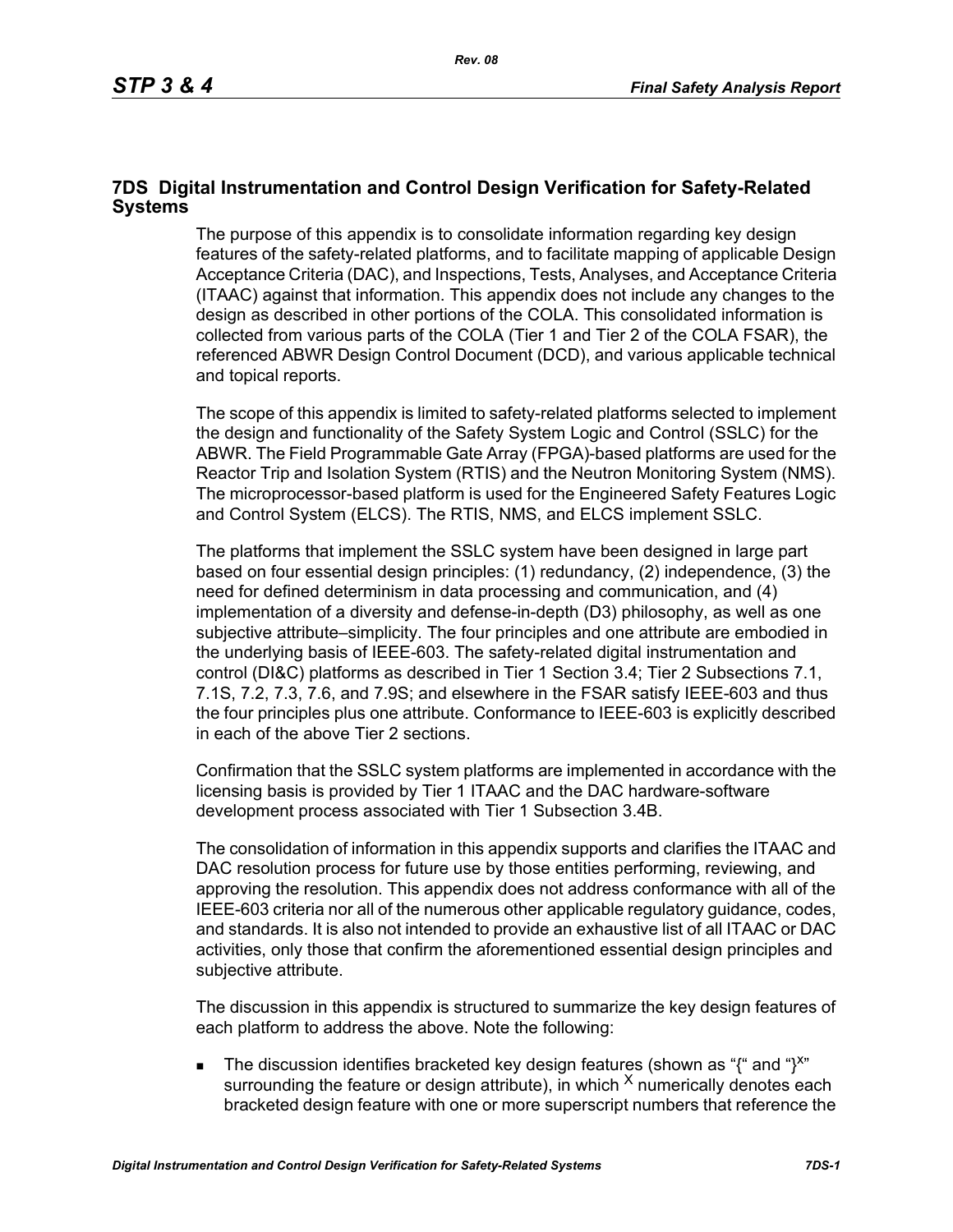entry in Table 7DS-1. Table 7DS-1 then cross-references the table entry to the applicable Tier 1 DAC or ITAAC that assures verification.

- Some bracketed items identify analyses to be performed and a report to be generated. While these reports are applicable to that item, they represent only an example of the many technical reports and numerous documents prepared during design development.
- Subsection 14.3.3.4.1 notes that the DI&C ITAAC related to processes and programs are the Tier 1 Section 3.4B ITAAC (Tier 1 Table 3.4 Items 7 through 15). These ITAAC are the DI&C DAC. The identification of specific Tier 1 ITAAC herein is not all inclusive. Instead, it is focused on the DAC of Tier 1, Table 3.4 and the ITAAC of Tier 1, Table 3.4 and Tier 1, Tables 2.2.5, 2.2.7, 2.4.3, and 2.7.5. Table 7DS-1 provides the cross-references of DAC/ITAAC to the DI&C key design features or attributes.
- The FPGA-based RTIS/NMS platform has inherent and distinct design differences from the microprocessor-based ELCS platform. Therefore, the discussion of each is similar but not identical. In addition, much of the noted DAC/ITAAC are applicable to both platforms. However, when DAC/ITAAC is not applicable to a platform, it is identified as such in Table 7DS-1.
- Figures 7DS-1 through 7DS-4 illustrate features of the DI&C design. These figures are derived from Tier 1 Figures 2.2.7b and 3.4b and Tier 2 Figures 7.1-2, 7.2-8 through 7.2-10, 7.9S-1, 7C1, and various Chapter 21 drawings.

### **7DS.1 Reactor Trip and Isolation System (RTIS) and Safety-Related Neutron Monitoring System (NMS)**

# *7DS.1.1 Redundancy*

The RTIS and safety-related NMS implementation in the FPGA platform conforms to the Single Failure Criterion (Clause 5.1) of IEEE-603. To meet this criterion, the redundancy designed into each of these systems is discussed below.

# **7DS.1.1.1 Reactor Trip and Isolation System**

The RTIS implements the majority of the functions of the Reactor Protection System (RPS) and includes the Suppression Pool Temperature Monitor (SPTM) and the Main Steam Isolation Valve (MSIV) functions of the Leak Detection and Isolation System (LDS). {Four redundant, independent divisions of sensors provide input into the four redundant divisions of RTIS. Each division of RTIS includes modules that make up the Digital Trip Functions (DTFs).}<sup>1, 2, 24, 26</sup> Trip decisions from the DTFs are transmitted to each of the four redundant, independent divisions of modules that make up the Trip Logic Functions (TLFs) within RTIS. The signals are transmitted over dedicated, independent optical cables, which also provide electrical isolation. Each divisional TLF determines the trip state based on a two-out-of-four vote. Each divisional TLF sends its voted trip signal state and status information to separate and independent Output Logic Units (OLUs) within its division. The OLU distributes the automatic and manual trip outputs to the solenoid load drivers for reactor trip and MSIV closure.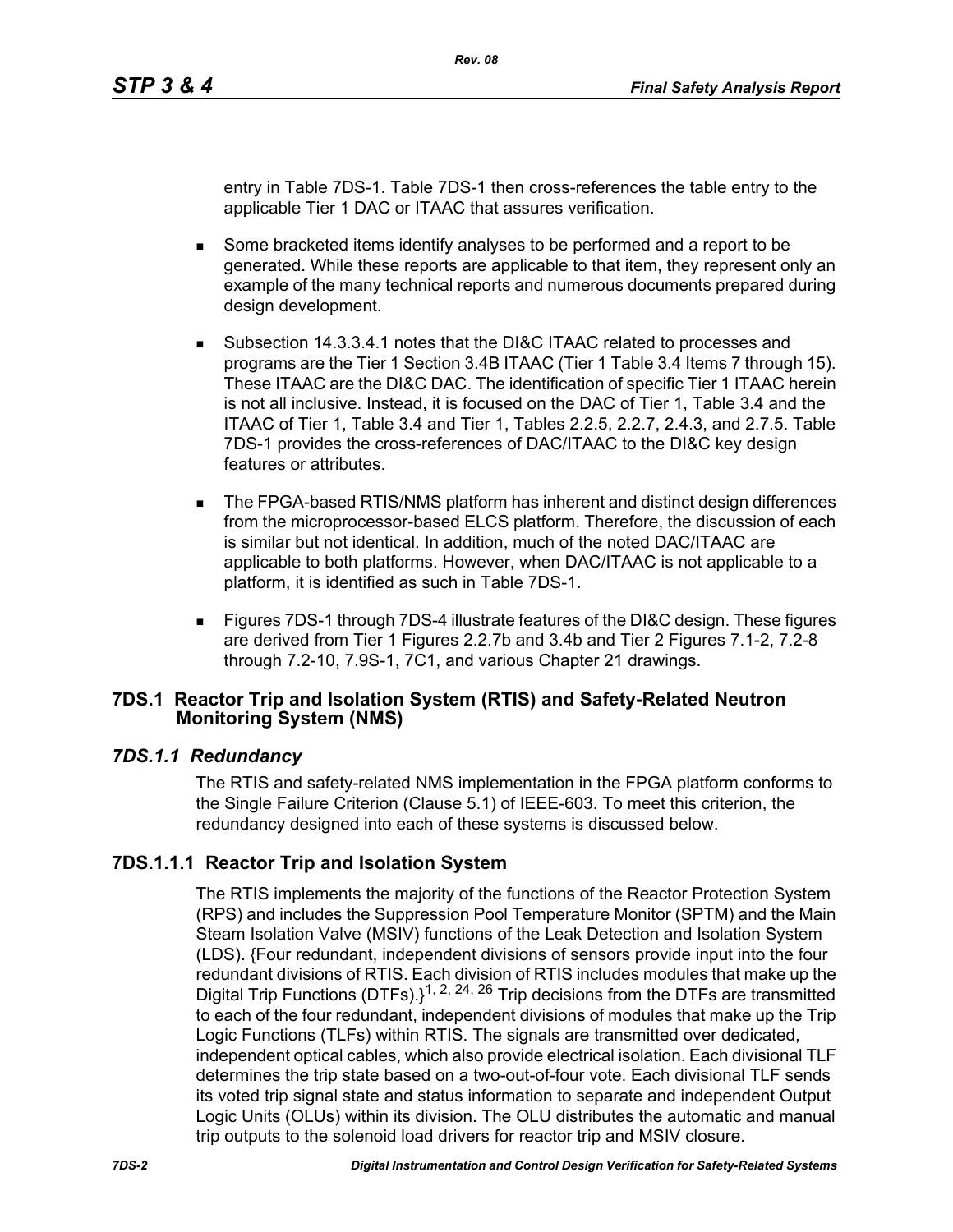*Rev. 08*

To permit surveillance testing or maintenance, bypassing of any single division of sensors (i.e., those sensors whose status is part of a two-out-of-four logic) can be accomplished by means of the manually operated bypass. {This Division-of-Sensors Bypass bypasses the divisional DTF and leaves the DTF's output in a non-tripped state. The Division-of-Sensors Bypass is designed to allow only one division to be bypassed at a time. When such bypass is made, all four divisions of two-out-of-four voting logic become two-out-of-three voting logic, a credible failure can occur, and RTIS can still meet the IEEE-603 Single Failure Criterion (Clause  $5.1$ ).<sup>14</sup>

Bypassing a division of trip logic (i.e., taking a logic channel out of service) can be accomplished by means of the Trip-Logic-Output Bypass. When a Trip-Logic-Output Bypass is in effect, the TLF trip output in the bypassed division is inhibited from affecting the output load drivers, maintaining that division's load drivers in an energized state. {Only one divisional TLF can be bypassed by the Trip-Logic-Output Bypass. The two-out-of-four voting logic arrangement of output load drivers for the RPS and MSIV functions effectively becomes two-out-of-three voting logic, a credible failure can occur, and RTIS can still meet the IEEE-603 Single Failure Criterion (Clause 5.1). $1^4$ 

A high level block diagram of the RTIS is shown on Figure 7.1-2.

# **7DS.1.1.2 Safety-Related Neutron Monitoring System**

The safety-related portion of the NMS consists of the Startup Range Neutron Monitor (SRNM), the Local Power Range Monitor (LPRM), and the Average Power Range Monitor (APRM). The Oscillation Power Range Monitor (OPRM) is a functional subsystem of the APRM.

{At low reactor power levels, the SRNM provides all monitoring of neutron flux. Ten SRNM channels are arranged into four divisions such that each of the four RPS divisions receives all of the SRNM input signals from each of the four redundant SRNM divisions. Failure of a single SRNM channel, once bypassed, will not cause a trip to the RPS. Failure of a single SRNM channel will not prevent proper operation of the remaining trip channels in performing their safety functions and satisfying the IEEE-603 Single Failure Criterion (Clause 5.1).}20, 22, 23

{For power range neutron flux monitoring, the LPRMs provide data to the APRM and OPRM. LPRM, APRM, and OPRM are provided in each of the four divisions. The LPRM detector sensors are divided into four redundant groups, each group providing local power range signals to its assigned divisional average power range monitor. $3^{20}$ Each LPRM detector can be individually bypassed, with a minimum required number of LPRMs in each division. {Each LPRM detector assembly contains four LPRM detectors. Each LPRM detector assembly provides one LPRM input to each of the four independent and redundant APRM and OPRM channels in the same division. LPRM detectors are mapped to divisions to ensure that each APRM and OPRM channel has a representative view of the reactor core. $3^{20}$ 

{There are four redundant, independent channels of APRM, with each channel providing a trip signal to each of the four RPS divisions. Any two of the four APRM channels that indicate an abnormal condition will initiate a reactor scram through the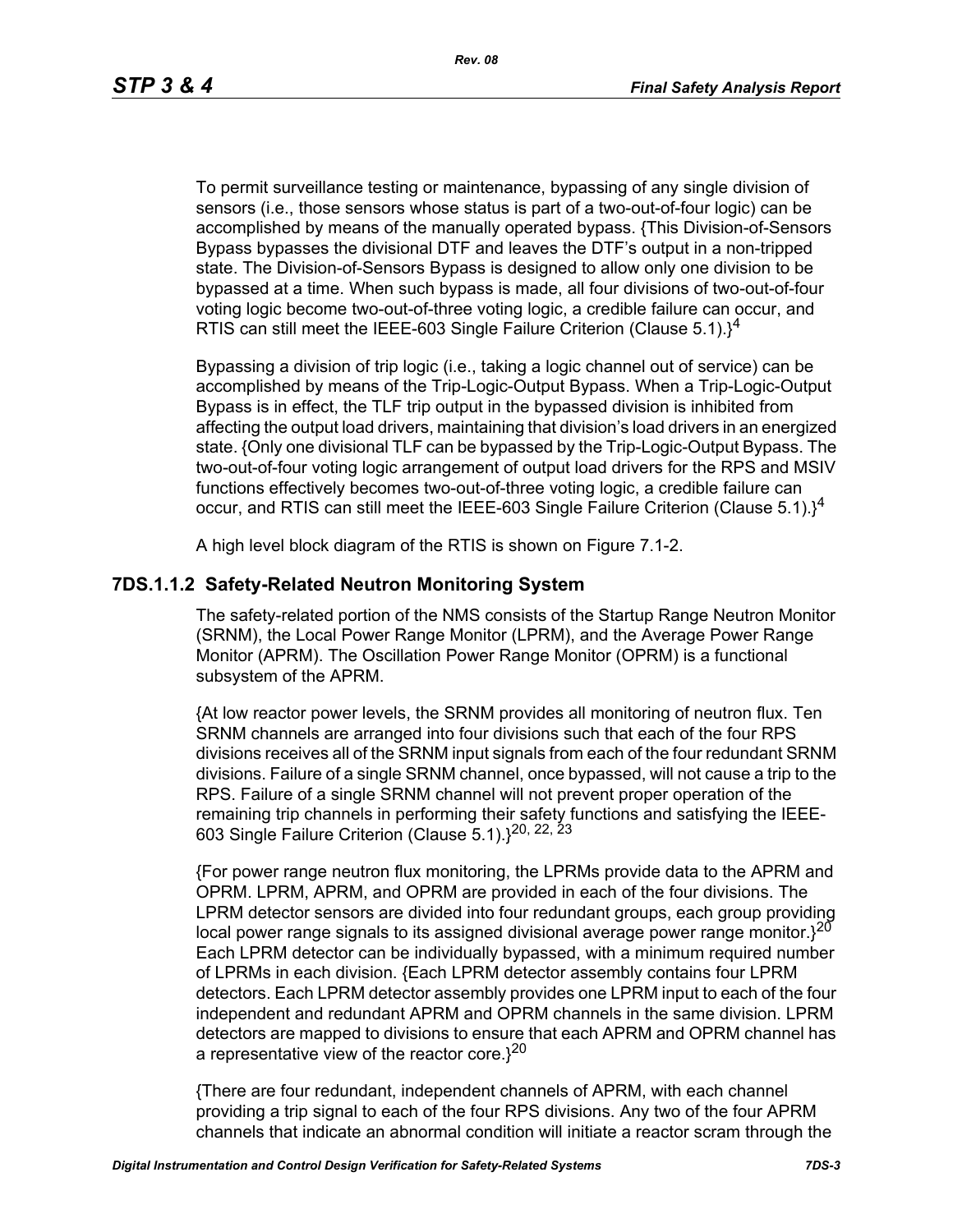RPS two-out-of-four logic. The redundancy criteria are met so that in the event of a single failure under permissible APRM channel bypass conditions, a scram signal will still be generated in the RPS as required. Thus, the IEEE-603 Single Failure Criterion (Clause 5.1) is satisfied. $3^{20}$ 

{There are four independent and redundant channels of OPRM. The above APRM channel redundancy condition also applies to OPRM channels. Bypassing a division of APRM bypasses the same division of OPRM. The OPRM trip outputs are separate from the APRM trips to RPS and use similar RPS two-out-of-four voting logic as the APRM, satisfying the IEEE-603 Single Failure Criterion (Clause 5.1). The arrangement and assignment of LPRMs provide core regional monitoring by redundant OPRM channels. $3^{20}$ 

### **7DS.1.1.3 Power Supply Redundancy**

{Power supply redundancy of the RTIS and the safety-related portion of NMS is provided through four redundant, Class 1E, 120 VAC power sources. The power sources provide an uninterruptible supply of electrical power, one to each division. A loss of one power supply will neither inhibit protective action nor cause a scram, satisfying the IEEE-603 Single Failure Criterion (Clause 5.1). $3^{3, 21, 25}$ 

#### **7DS.1.2 Independence**

Each division of RTIS and NMS can accomplish its safety function regardless of the operability or adverse impact of other redundant divisions or other systems. For RTIS and NMS, functional, physical, electrical, and communication independence exists between redundant safety-related divisions, between each safety-related division and other divisions in other safety-related systems, and between safety-related systems and nonsafety-related systems.

Data independence is exhibited in RTIS and NMS in that only votes to trip and status information are provided across divisional boundaries. The data link information is transmitted in packets with a fixed length, fixed content, and predefined format. Failures in the communication links do not adversely affect operation of the divisions receiving malformed, incorrect, or inappropriate data messages.

### **7DS.1.2.1 Physical and Electrical Independence**

{Each of the four divisions of safety-related NMS and RTIS are physically separated from the other redundant divisions. NMS and RTIS comply with the criteria set forth in IEEE-603, Clause 5.6, and follow the guidance of Regulatory Guide 1.75, which endorses IEEE-384. $3^{3, 21, 25}$  Class 1E circuits are identified and separated from redundant circuits and non-Class 1E circuits. Qualified electrical isolation devices are provided in the design when an interface exists between redundant Class 1E divisions and between non-Class 1E and Class 1E circuits. Independence and separation of safety-related systems are discussed in further detail in Subsection 8.3.3.6.2.

{Physical and electrical independence of the instrumentation devices of the system is provided by channel independence for sensors exposed to each process variable. Trip logic outputs are separated in the same manner as are the channels. Signals between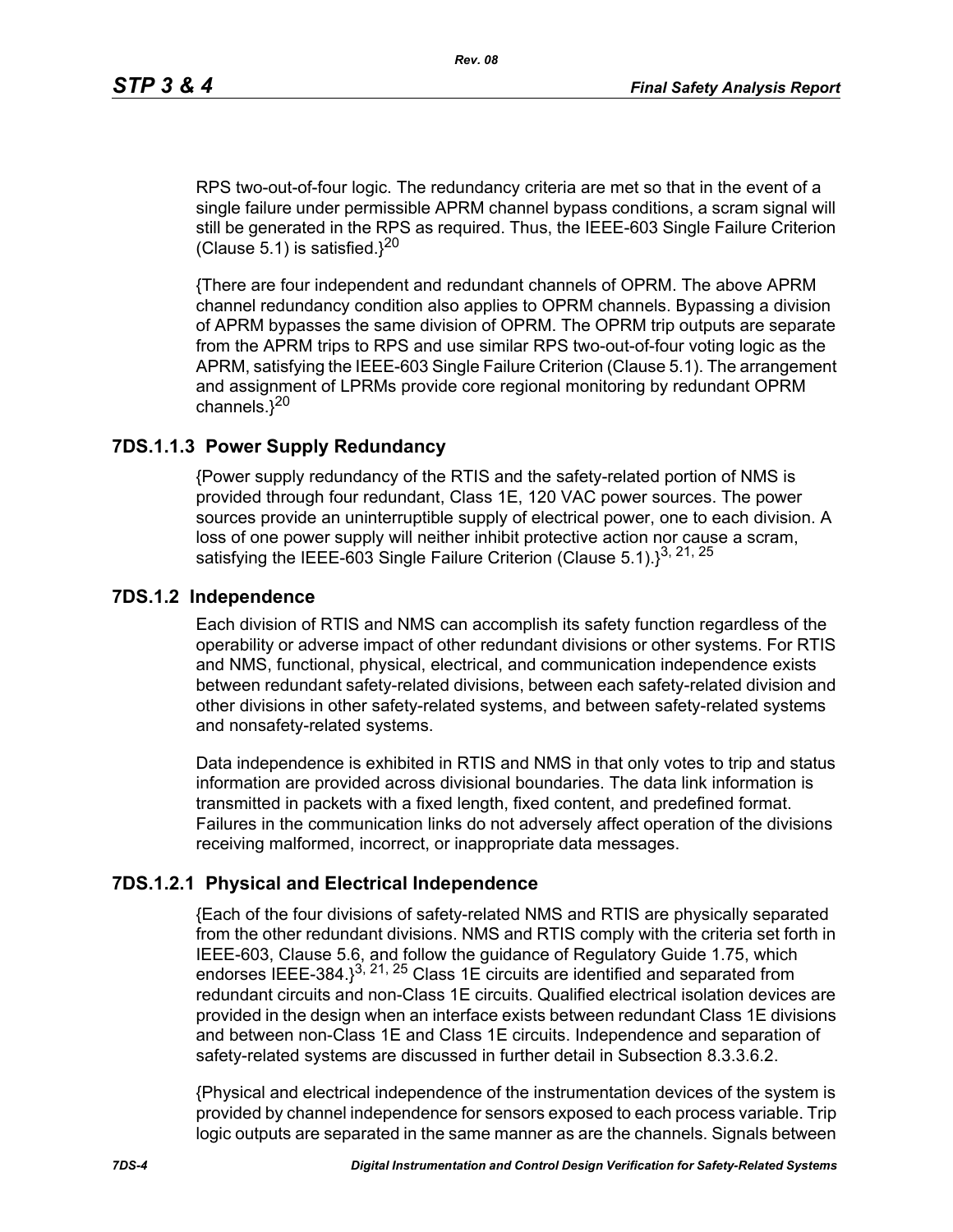redundant RPS divisions are electrically and physically isolated by Class 1E isolators, including fiber optic cables. $3^3$  Figure 7DS-2 provides a high-level overview of the RTIS safety function communication between redundant divisions.

# **7DS.1.2.2 Communications Independence**

For the FPGA-based systems, the signals from the instrumentation are hardwired to the RTIS and NMS channels. The modules used to construct the RTIS and NMS systems communicate using dedicated communication links internal to the division. Each communication link has its own independent communications buffer.

The communication data links to be provided to systems external to the FPGA-based system use unidirectional fiber optic communication links from each division. The communication links provide only fixed data sets to the nonsafety-related systems, provide 1E to non-1E electrical and functional isolation, and offer no possibility of data transfer from the non-safety to safety equipment during normal operation. The NMS allows non-safety calibration data to be passed only to one division of NMS when that division is out of service as described in Subsection 7DS 1.2.2.2.

The FPGA-based system includes self-diagnostic functions that continuously verify proper FPGA and communications performance, and provide outputs used to alert the operator. If a failure is detected, the division is marked as inoperable (i.e., tripped). When two divisions are in a tripped state, the two-out-of-four voting logic will cause the safety action to occur (e.g., two tripped RPS divisions will scram the reactor). Selfdiagnostic functions are safety-related.

Each RTIS and safety-related NMS division has fiber optic communication links to the ELCS communication interface in the same division. The ELCS provides the information for display on the safety displays in the main control room. The links provide a qualified and isolated, point-to-point, single direction communication path to preserve independence between the originating RTIS/NMS division and ELCS.

Each RTIS and safety-related NMS division communicates data and status to the nonsafety-related Plant Information and Control System (PICS) through dedicated communication interfaces in each system's modules. {The communication interface for each division consists of unidirectional fiber optic communication links that broadcast fixed data sets from each safety division to the nonsafety-related PICS. The communication interface is designed to prevent any data transfer from the non-safety PICS to the originating safety related division. The fiber optic cable provides electrical isolation and the safety-related transmitter provides the functional isolation. $1^{17}$ 

No other capabilities exist for communication with external devices. Communications information specific to RTIS and NMS are discussed briefly below in the following subsections.

# **7DS.1.2.2.1 Reactor Trip and Isolation System**

RTIS includes the primary functions of RPS, and Main Steam Isolation Valve (MSIV) functions of the Leak Detection and Isolation (LDS) subsystem. Each system or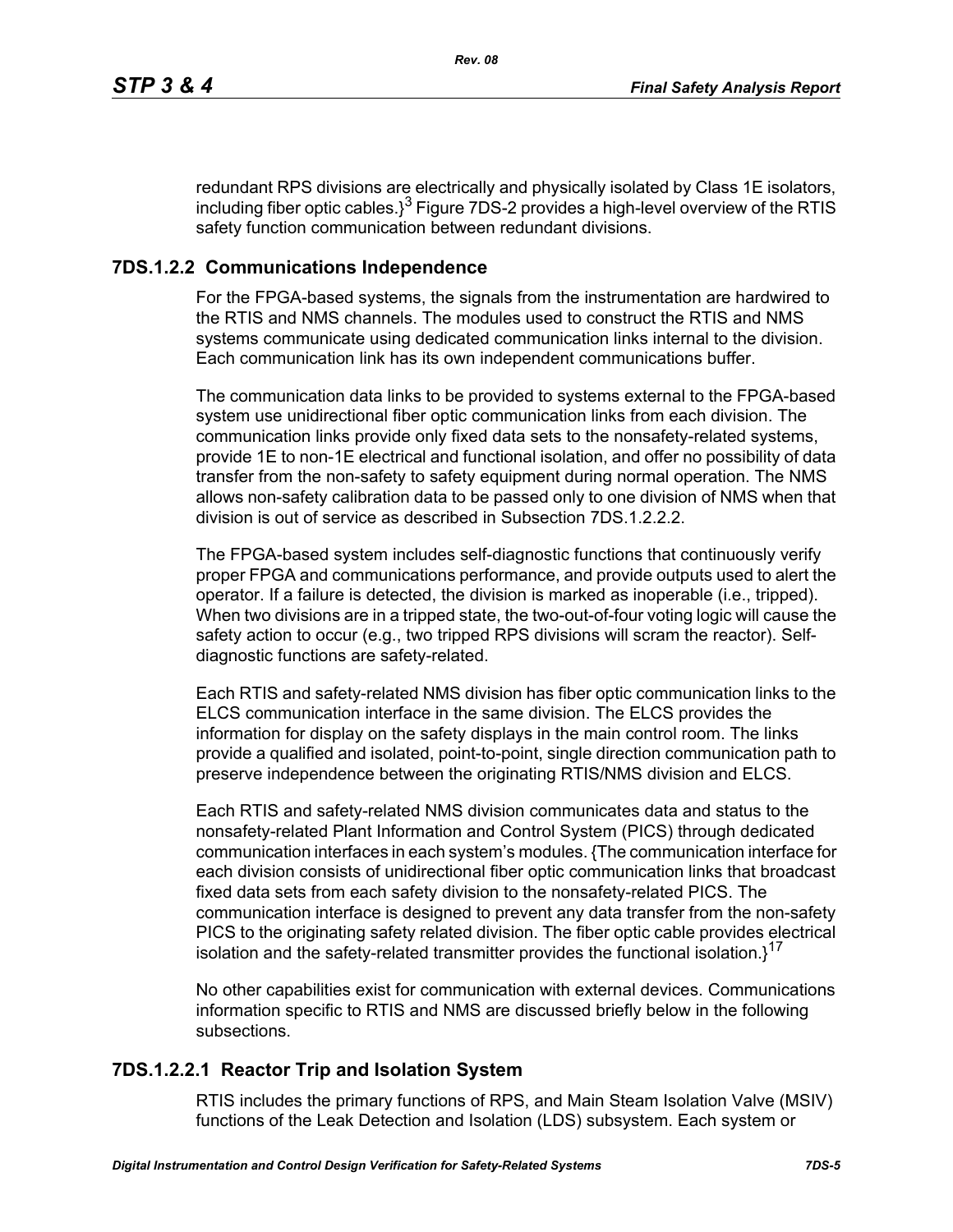subsystem consists of four redundant divisions. A high level block diagram of one division of the RTIS data communication interfaces is shown in Figure 7.9S-1. Figure 7DS-1 provides a diagram of one RTIS division of trip logic.

{The RPS and MSIV functions are implemented in the four redundant divisions of RTIS. Sensor signals are hardwired to the DTF inputs for each division. Each division's DTF determines the trip status for each signal. The DTF communicates its division's trip status information to the TLF by fiber optic communication links. Because individual divisional trip determinations must be shared between divisions to support two-out-offour voting logic for divisional trip outputs, the DTF also communicates its trip status information to the other three divisional TLFs by means of isolated fiber optic communication links. The links provide a qualified and isolated, point-to-point, single direction communication path between divisions to preserve divisional independence. $3^{15, 24}$ 

{Data communicated between RTIS divisions for use in two-out-of-four voting has their own independent communication buffer in the receiving division's TLF for each set of incoming data. Only discrete (vote to trip only) information is transmitted across division boundaries in fixed format, fixed length, and pre-defined messages. This preserves data independence between divisions in accordance with IEEE-603 Clause  $5.6.$ <sup>7</sup>

The TLF in each division determines the system-level actuation of RPS and MSIV safety functions utilizing two-out-four voting logic. In each division, the TLF communicates trip status information to the OLU by unidirectional fiber optic communication links. The OLU in each division communicates with the Load Drivers that initiate the safety function. {The RPS Load Drivers are hardwired to its scram solenoid valves, and the MSIV Load Drivers are hardwired to its MSIV solenoid valves. $3^{24, 26}$ 

### **7DS.1.2.2.2 Safety-Related Neutron Monitoring System**

The safety-related NMS consists of LPRM, APRM, and SRNM subsystems, and OPRM, which is a functional subsystem of the APRM. Each subsystem consists of four redundant divisions. There is no communication between redundant divisions in the safety-related NMS. All trip voting is performed in RTIS. A high-level block diagram of one division of the NMS data communication interfaces is shown in Figure 7.9S-1.

The LPRM monitors neutron flux in the power range. {For each of the four NMS divisions, the LPRMs monitor neutron flux levels from the hardwired LPRM detector inputs. $3^{20}$  Each division has 52 LPRM detectors and LPRM modules that provide data to the APRM and OPRM in each division. {The LPRM modules in one division communicate internally with the APRM in that division over unidirectional fiber optic communication links, providing fixed data sets of LPRM information.}<sup>15, 20</sup>

For each of the four NMS divisions, the APRM uses the divisional LPRM detectors and a divisional core plate differential pressure input. {When an APRM division detects a trip condition, it provides a hardwired, discrete (vote to trip only) signal to all divisions of the RTIS TLF. The hardwired signals are electrically isolated. $3^{20}$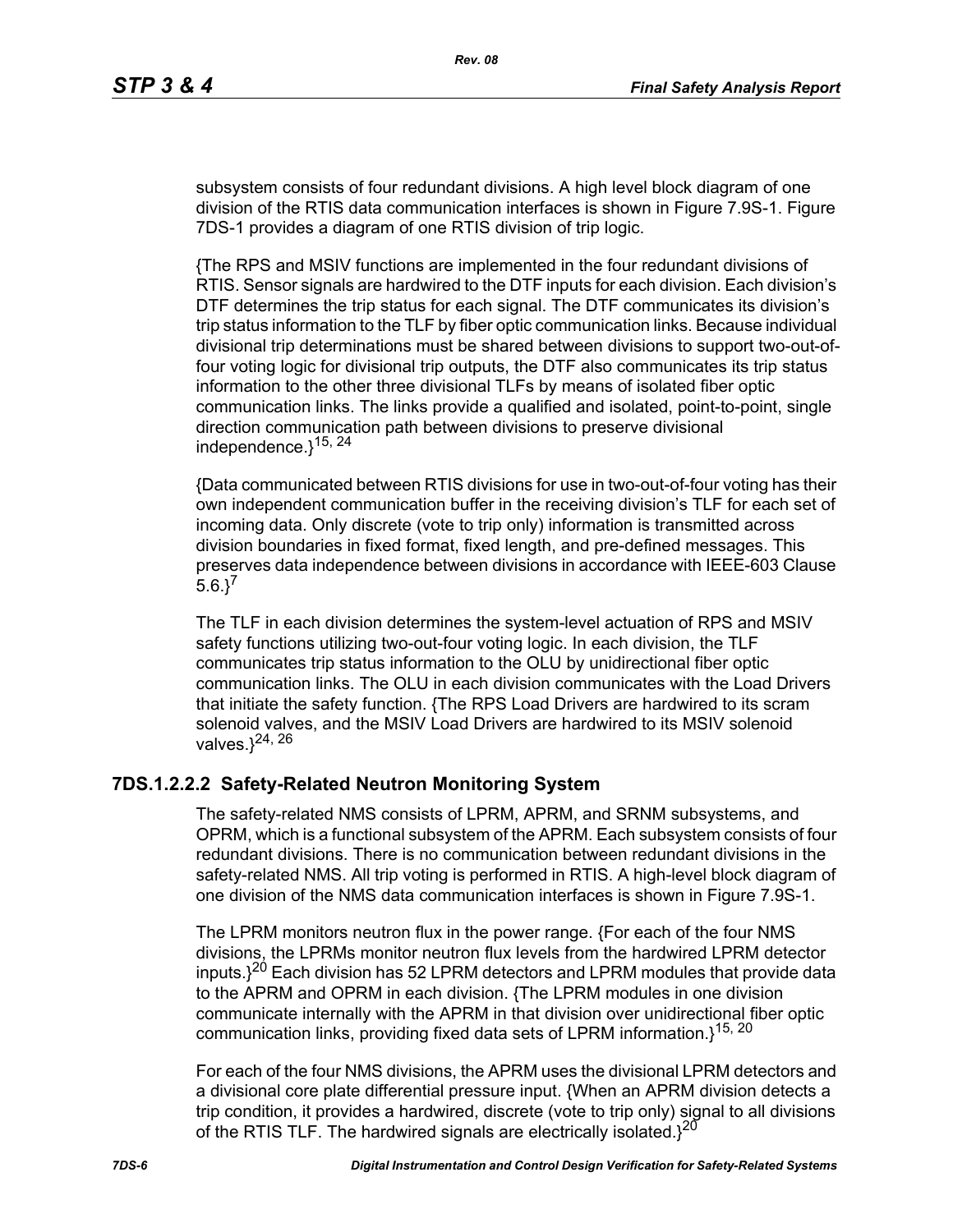For each of the four NMS divisions, the divisional OPRM receives local power level data from the divisional LPRMs and core flow and average power level data from the same divisional APRMs over unidirectional fiber optic communication links. {The four divisions of the OPRM trip protection algorithm independently detect thermal hydraulic instability and provide hardwired, discrete (vote to trip only) signals for the RTIS's OPRM voter logic. $3^{20}$ 

The divisional SRNM monitors neutron flux while in the start-up range. {Each SRNM receives input from a hardwired detector.}20 SRNM detectors are distributed throughout the reactor core and assigned to four divisions. {Each SRNM detects high neutron flux or a short period condition and provides a hardwired, discrete (vote to trip only) signal to all division of the RTIS TLFs for reactor trip determination. $3^{20}$ 

The NMS also includes an off-line capability to transfer calibration data from PICS to NMS. When NMS is online and not bypassed, data transfer to NMS from the nonsafety system is blocked by a key lock switch in each LPRM module. When calibration information is to be transferred from the nonsafety-related core monitor function of the PICS, the NMS division desired to receive the information must be bypassed by the control room operator, placed in an inoperative status, and the key lock switch on that NMS division must be enabled to request and allow the data transfer. Only a limited data set in a predefined format will be accepted by the NMS. Before the data can be used by the NMS, manual verification and acceptance of each data item at the NMS human-system interface is required. {No online data transmission from nonsafetyrelated systems to safety-related systems is permitted. $1^{17}$ 

The Multi-channel Rod Block Monitor (MRBM) is a nonsafety-related subsystem of NMS. {The APRM in each NMS division communicates to the MRBM subsystem with unidirectional fiber optic communication links that provide fixed data sets from each safety division to the nonsafety-related MRBMs.}<sup>15, 17</sup>

### **7DS.1.3 Determinism**

The response time requirement for each NMS and RTIS safety-related function is determined by the Safety Analysis. The response time must be predictable and repeatable to be considered deterministic. The response time for all NMS and RTIS safety functions is deterministic. A description of the FPGA platforms that make the NMS and RTIS response deterministic is provided below.

The FPGA-based system designs use multiple FPGAs on some modules. To enhance testability and reduce undesirable circuit behavior, the basic architecture within each FPGA is a clocked sequential circuit, with periodic synchronizing registers within the FPGAs. Each FPGA only starts processing data when data is transferred into that FPGA, and sends data to the next FPGA or module when processing is complete. Thus, the functions in a given module execute in sequence that is inherently deterministic based on the clocked sequence. The first FPGA completes its function, and then provides data to the next FPGA. When that FPGA completes its function, it provides data to the next FPGA. In addition, when all signal processing FPGAs have finished passing data to the next, the signal processing watchdog timer on the module resets and restarts timing. The watchdog timer is hardware based and is diverse from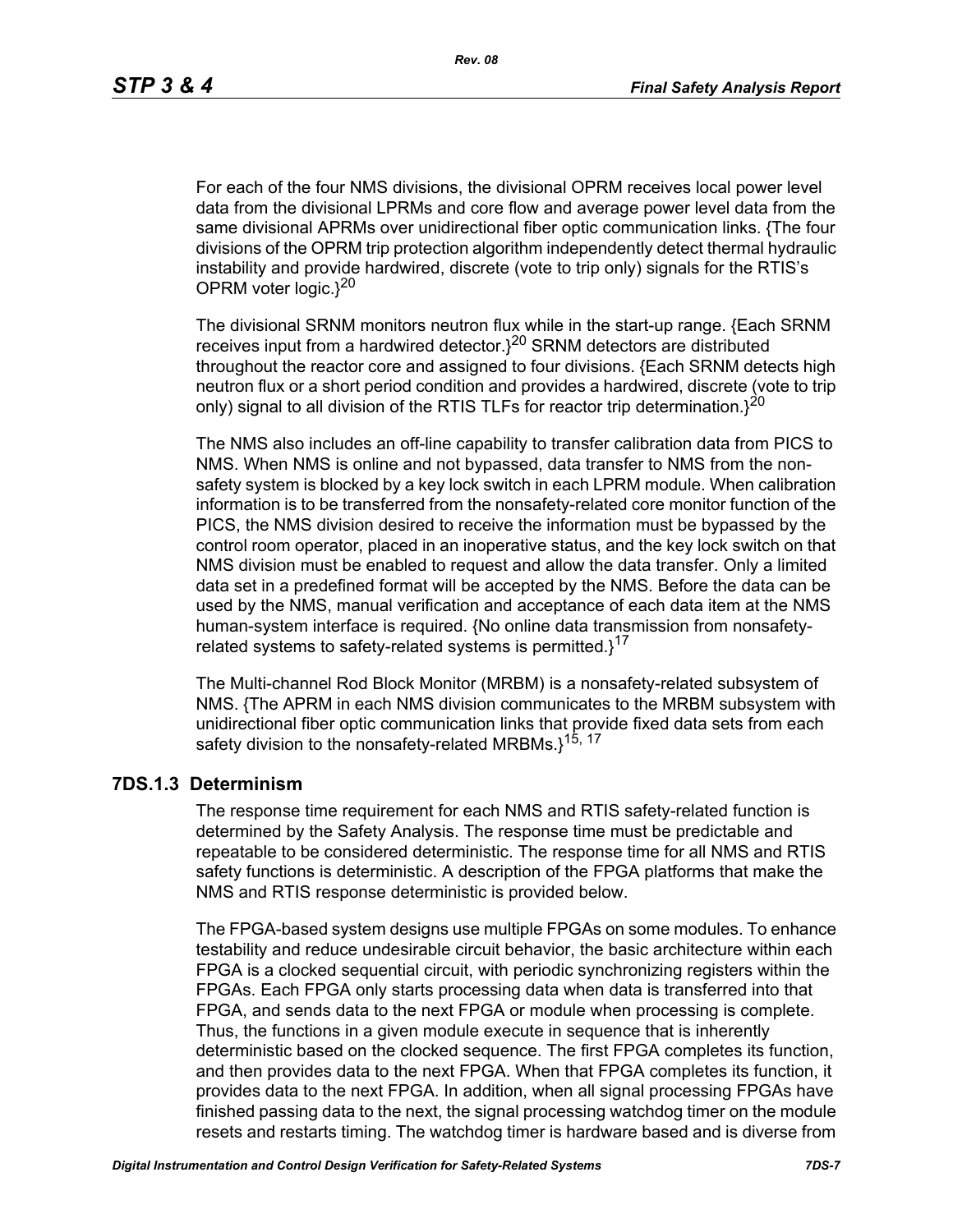the FPGA circuits on each module. {Failure of a signal processing FPGA to complete and pass data to the next FPGA will result in all subsequent FPGAs on that module failing to start. If this occurs in the FPGAs that implement the signal processing and thus the safety functions, the module is marked as failed, the watchdog timer times out, resulting in the tripped division, and an alarm is provided to the operator. Two tripped divisions will result in a reactor scram via the two-out-of-four voting arrangement. The watchdog timer on each module is designed to be fully testable. $i^7$ 

Because FPGAs are arrays of logic cells and registers, each cell connected in series adds defined delay to the logic circuit. {As a result, the logic within each FPGA is designed, verified, and validated to ensure operation within timing constraints under expected operating conditions. The clocked synchronous design is used within each FPGA to avoid timing errors and to ensure timing constraints are satisfied. For synchronous design, changes of state within the FPGA occur only at selected times, controlled by a timing signal. The logic within each FPGA is designed to ensure that the design provides adequate shaping on the inputs to the FPGA to providing sufficient slew on the signal edges. $3^8$ 

{To avoid timing errors within FPGAs, analysis and simulation are performed during the design process. This two-part process includes static timing analysis and dynamic timing simulation. Static timing analysis demonstrates that the setup and hold times on each path within the FPGA design are within predetermined parameters. Software tools used to perform the static timing analysis also are used to evaluate the propagation delay to each element in the code to confirm each timing path in the code is within predetermined paramaters. Also, a diverse set of dynamic simulation software tools are used to validate the design, using predetermined, accurate propagation delays, which are set based on the chosen cells and paths within the routed FPGA. These analyses provide data to the designer to verify that appropriate logic implementation has been achieved, eliminating any potential concerns regarding signal races, signal setup and hold times, and clock skew. A report is generated for implementation including safety analyses. $1^{10}$ 

{The communication protocols used in the FPGA platforms are deterministic because they are pre-defined, fixed length, fixed format, and generated at specific times in the FPGA logic execution. The communication links that perform safety functions include data and time out error checking to ensure determinism. All detected errors are alarmed. The communication protocols and logic in the communication receivers include self-diagnostics that will generate module failure signals upon detection of communication failures, alerting operators. $3^{7, 16, 18}$ 

In summary, the FPGA-based, safety-related NMS and RTIS are deterministic. The FPGA platform does not utilize any non-deterministic data communication, nondeterministic computation, interrupts, multitasking, dynamic scheduling, or event driven design. The logic design of the FPGA circuits is fixed and clocked. {The response times for the system elements, including architecture, communications (including timing and loading) and processing elements are tested to verify that the systems' performance characteristics are consistent with the safety requirements established in the design basis for these systems. The analyses are performed to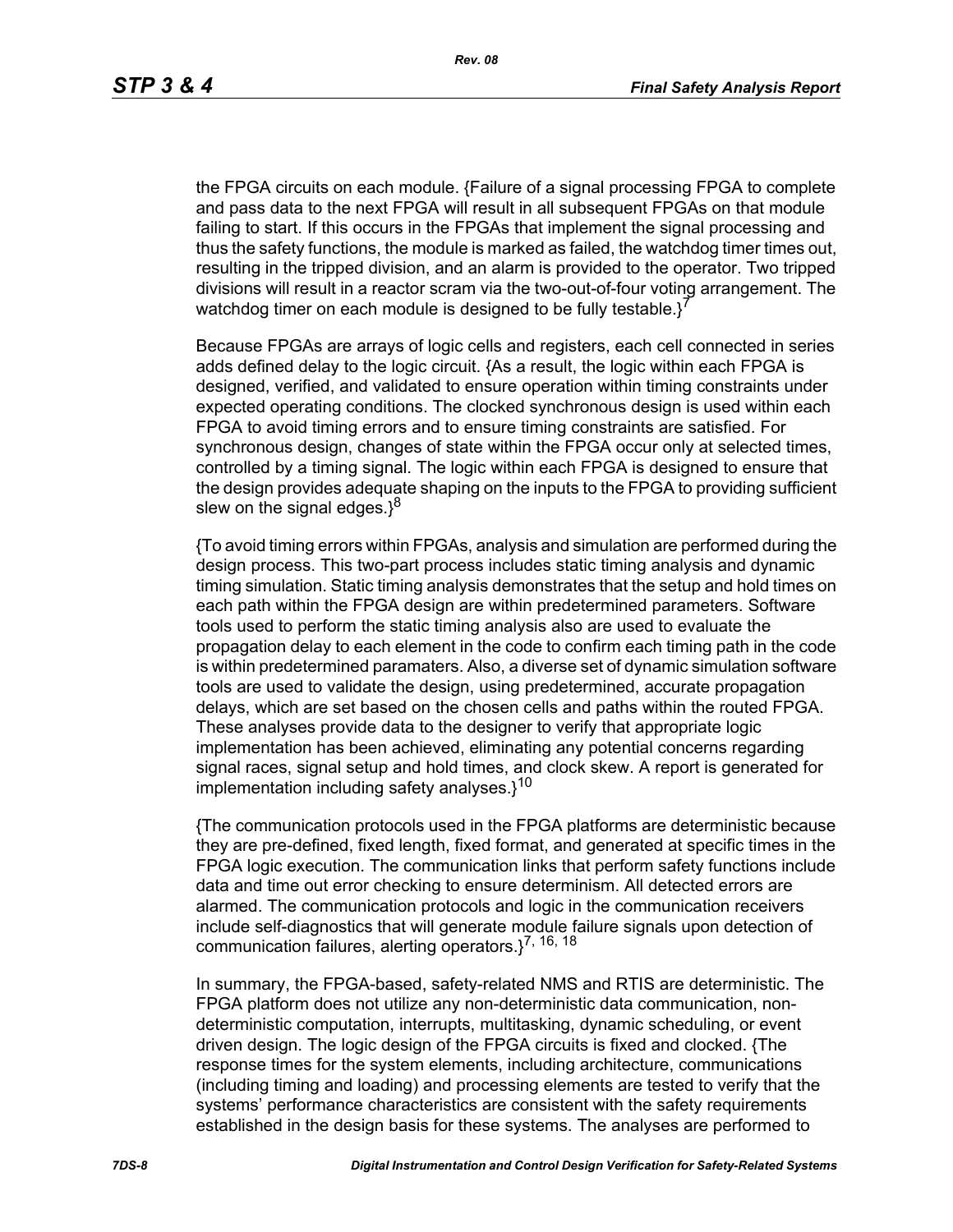satisfy the design timing requirements set forth in Clause 4.10 of IEEE-603. A report is generated to demonstrate the adequacy of the timing analysis. $3^{10}$ 

## **7DS.1.4 Diversity**

The diverse SSLC protection systems allow the overall SSLC safety systems to provide protection against postulated software common cause failures (CCFs). The RTIS and NMS platforms satisfy all IEEE-603 requirements and are developed using a robust hardware/software development process that meets Tier 1 Section 3.4B and BTP 7-14.

The RTIS and NMS are diverse to the Engineered Safety Features (ESF) Logic and Control System (ELCS), which actuates the ESF actions. RTIS and NMS are implemented through FPGA-based platforms, which use configurable logic devices. The ELCS equipment uses microprocessor-based controllers where the logic is implemented in software. The RTIS and NMS are also diverse from the non-safety platforms used for the Nuclear Steam Supply System (NSSS) and Balance of Plant (BOP) control and display.

{The design includes features that enhance the diversity of RPS and MSIV closure functions, including a diverse system for mitigation of Anticipated Transient Without Scram (ATWS) events.

The defense-in-depth configuration for STP 3&4 includes fail-safe RPS systems and fail-as-is ESF systems in separate processing channels. BOP control systems are independent of RPS, NMS, and ELCS in separate communication functions using diverse hardware and software from the Essential Communication Functions  $(ECFs).$ <sup>14</sup>

The STP 3&4 diversity and defense-in-depth strategies are provided in more detail in Tier 1 Section 3.4C and Tier 2 Appendix 7C.

# **7DS.1.5 Simplicity**

The FPGA-based platform that implements safety-related NMS and RTIS is designed for simplicity. The systems have some analog circuits that process detector signals as inputs. The analog signals are converted to digital signals, and then processed by FPGA circuits. The FPGA circuits are constructed of discrete logic blocks that are similar to older, analog and discrete relay circuits in existing operating plants. The FPGA-based DI&C implements the required functionality in fixed gates with deterministic timing that cannot be changed after being programmed at the vendor facility. Priority modules are not necessary due to the simple, overall ABWR diversity strategy. Nonsafety-related equipment is designed such that it cannot control or influence the operation of safety-related functions; nonsafety functions are not performed in the safety-related equipment, which simplifies the safety-related equipment by elimination of non-essential functionality. Data is transferred from each safety division over independent, unidirectional communication links to nonsafetyrelated equipment for several purposes, including diverse display of safety data, preserving data for historical purposes, and performing channel cross checks. This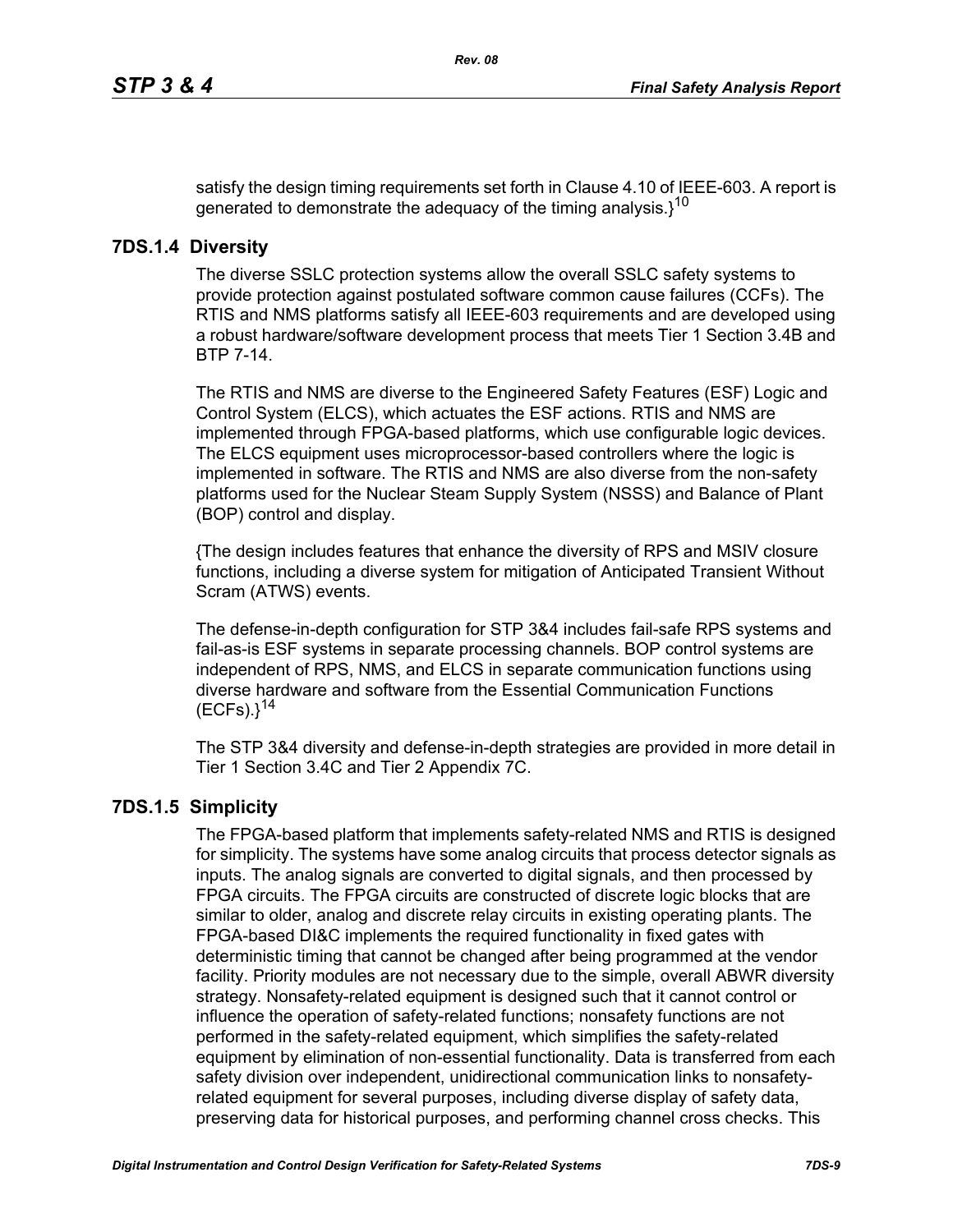transfer of data shifts these complex activities to the non-safety equipment, preserving simplicity in the safety systems. The only communication between divisions is to vote on two-out-of-four trip decisions in RTIS; NMS has no inter-division communication. Thus, the RTIS and NMS platform design satisfies the subjective attribute of simplicity.

# **7DS.2 Engineered Safety Features Logic and Control System (ELCS)**

### **7DS.2.1 Redundancy**

{There are four divisions of sensor functions in ELCS that provide sensor input to the divisional Digital Trip Function (DTF). There are three divisions of system-level safety function initiation in the Safety Logic Function (SLF) and component control in the SLF Remote Digital Logic Controller (SLF RDLC). Divisions I, II, and III contain a DTF sensor division, SLFs for ESF system-level initiations, and SLF RDLCs for component control functions. Division IV contains a DTF sensor division only. $1^{1, 2}$ 

A Division of Sensors Bypass is provided for surveillance testing and maintenance. {The Division of Sensors Bypass provides independent bypass signals to each division of ELCS. The Division of Sensors Bypass is designed to allow only one division to be bypassed at a time. $3^4$ 

If one of the four divisions of sensors is bypassed, one divisional DTF is bypassed, and three redundant divisions of sensors remain operable. Because the system-level ESF initiation logic is two-out-of-three with a sensor division bypassed, ELCS can experience a credible single failure with a division of sensors bypassed and still meet the IEEE-603 Single Failure Criterion (Clause 5.1).

Each ESF safety function is assigned to a minimum of two divisions. Each of the division's system-level initiation and component level actuation is redundant in at least one other independent division. This assures that the ELCS complies with the IEEE-603 Single Failure Criterion (Clause 5.1).

{There are four 125 VDC redundant power sources, one for each division of ELCS. There are four redundant 120 VAC uninterruptible power sources, one for each division's safety Flat Panel Displays. Because the divisional power sources are independent, the power sources meet the IEEE-603 Single Failure Criterion (Clause 5.1). $3^{3}$ 

# **7DS.2.2 Independence**

A division of ELCS will accomplish its safety functions regardless of the operation or failure of other safety divisions, or the operation or failure of non-safety systems. A high level block diagram of one division of the ELCS data communication interfaces is shown in Figure 7.9S-1. Figure 7DS-3 provides a diagram of one ELCS division of ESF safety function initiation and component actuation.

{There are four divisions of sensor functions in ELCS that provide sensor input to the divisional DTF. There are three divisions of system-level safety function initiation in the SLF and component control in the SLF RDLC. Divisions I, II, and III contain a DTF, SLFs for ESF system-level initiations, and SLF RDLCs for component control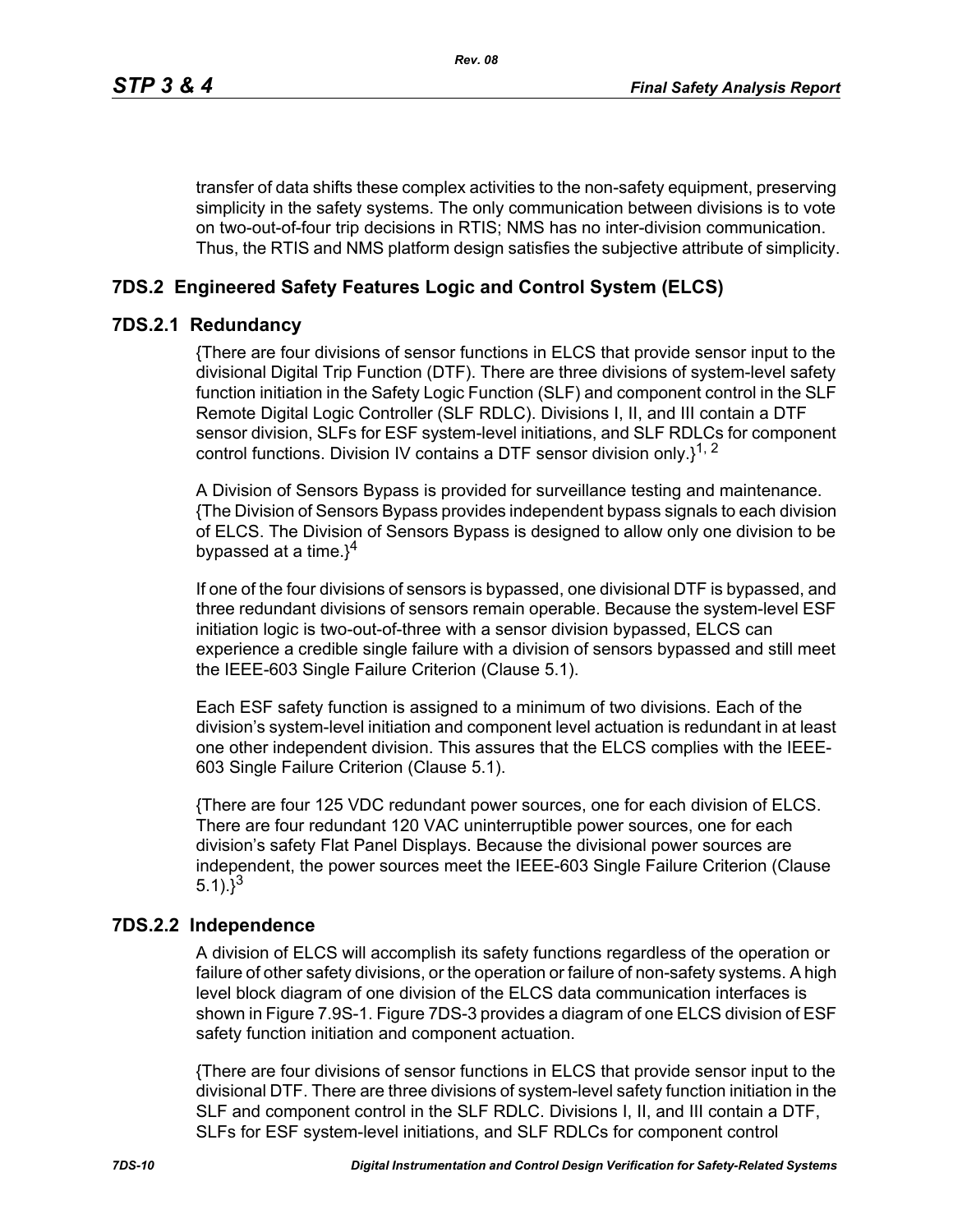functions. Division IV contains a DTF sensor division only. $1^{1, 2}$  {ELCS equipment is Class  $1E$ <sup>1</sup> {The ELCS software is safety-related and is developed in compliance with Tier 1 Section 3.4B and BTP 7-14 to conform to the requirements for service in a Class 1E application.  $\xi^{5, 8, 11, 12, 13}$  The ELCS description of Independence includes these topics:

- **Functional Independence**
- Physical Independence
- Electrical Independence
- Communications independence

These topics are discussed individually in the following subsections.

#### **7DS.2.2.1 Sensor DTF Division Functional Independence**

{Each division of ELCS has independent sensors. There are no shared sensors between divisions of DTFs. There is no communication between ELCS DTFs in independent divisions. This assures that the input data for each division is independent.}1, 3 ,15

Each ELCS sensor division operates asynchronously from the other divisions. Each sensor division performs its safety function independently from the other sensor divisions. {Each sensor division DTF independently transmits the ESF safety function initiation information as a discrete value (vote to initiate only) to the three divisions of system-level initiation logic and component control. $3^{3, 15}$ 

Each sensor division transmits the division's DTF initiation status over a unidirectional point-to-point serial data link. There is no interaction between the transmitting sensor division and the receiving division as described in Subsection 7DS.2.2.4.1.

{Where an external system needs direct sensor information from ELCS for display or recording, the ELCS analog or digital signal is isolated by a qualified isolation device before the signal enters the ELCS data acquisition equipment.  $1^{1, 3, 17}$  Thus, no failure in the external system can adversely affect the direct sensor information in ELCS.

{Each external discrete signal that is hard wired to a division of ELCS is isolated by a qualified isolation device to assure that the independence of the ELCS division is maintained. The qualified isolation device is Class 1E ELCS equipment.<sup>1, 3, 10, 15</sup>

#### **7DS.2.2.2 Physical Independence**

{Each of the four divisions of ELCS is physically separate from the other redundant  $\frac{1}{3}$  The ELCS enclosures and equipment are seismically qualified to assure that a seismic design basis event cannot compromise the physical separation.

{All of the ELCS divisions are physically separated from the non-safety systems.}<sup>3</sup>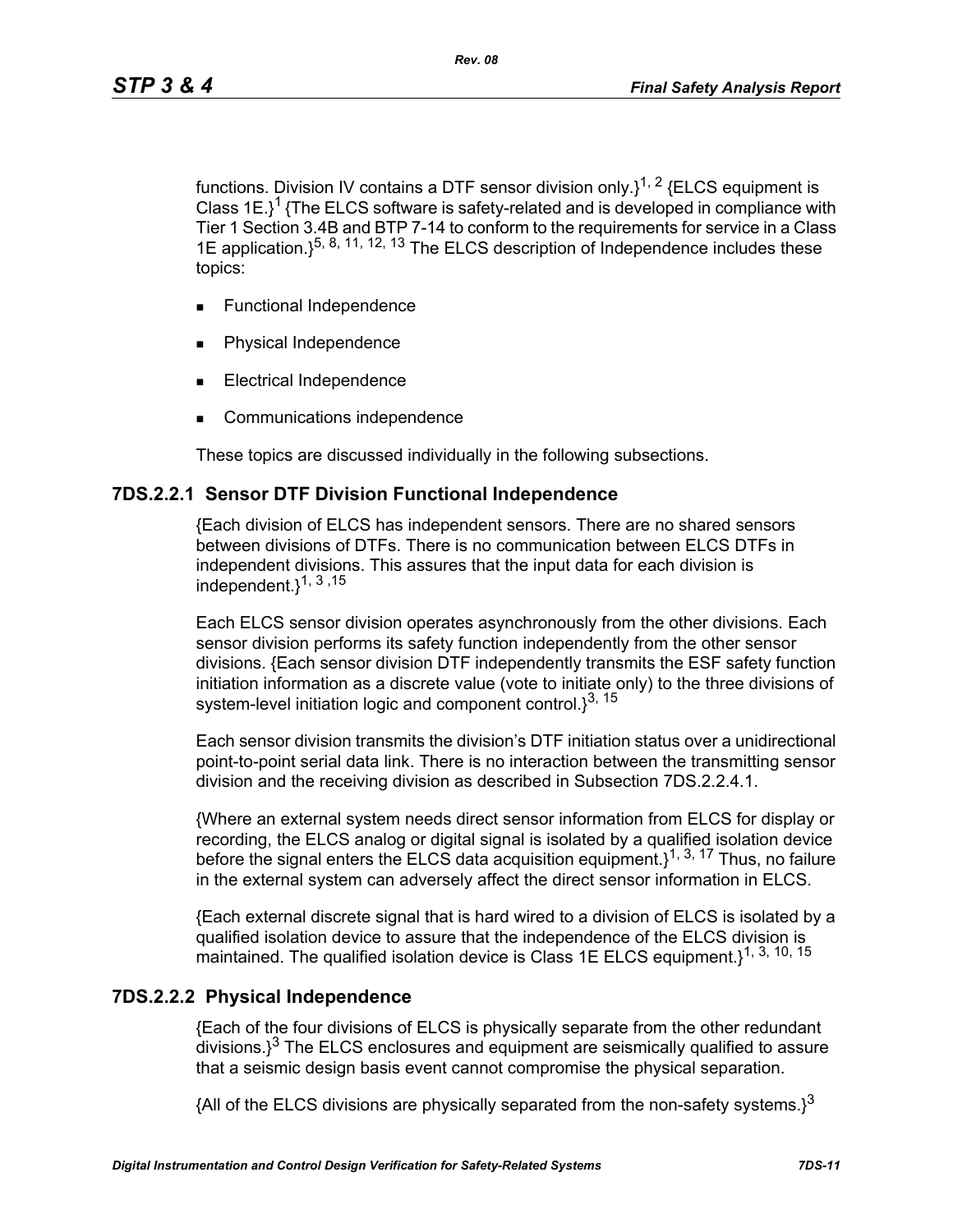# **7DS.2.2.3 Electrical Independence**

## **7DS.2.2.3.1 Independent Power Sources**

{Each redundant division is powered by separate independent divisional power sources. Each division's sensors, DTF, SLFs, and SLF RDLCs receive their power from a separate and independent divisional Class 1E 125 VDC power source. $3^{3, 19}$ {The ELCS safety Flat Panel Displays in each division is powered from a separate and independent divisional source, which is the 120 VAC uninterruptible Class 1E power supply.}<sup>19</sup>

{The ELCS power sources are independent and separate from the non-safety power sources. $3^{3, 19}$ 

### **7DS.2.2.3.2 Electrical Isolation**

{Each ELCS division is electrically isolated from the other redundant divisions.}<sup>3</sup> {Each DTF transmits the division's ESF safety function initiation status over a point-to-point fiber optic cable to each SLF in the three independent divisions. Because the communication is unidirectional, isolated, and buffered, from the DTF to the SLF, there is no possibility of interaction between the transmitting DTF and the receiving SLFs that would propagate an electrical fault or degrade the independence of the sending division from the receiving division.}<sup>1, 17</sup>

Each SLF transmits ESF safety function system-level initiation status to Remote Digital Logic Controllers (RDLCs) in the same division as the SLF over redundant, point-topoint, fiber optic, serial data links. Because the transmission is unidirectional, isolated, and buffered, there is no possibility of interaction between the transmitting SLF and the receiving SLF RDLCs. {Because the fiber optic link from the DTF RDLC is redundant, the communication can accommodate a single cable break or failure of a fiber optic modem and continue to function without interruption. $3^{18}$  The RDLC performs the component control logic and provides control commands to a Component Interface Module (CIM), which provides the resultant control signals to the electromechanical component. The CIM provides qualified isolation for the component feedback signals.

Figure 7DS-4 provides a high level overview of the ESF safety function communication between redundant divisions.

The Reactor Trip and Isolation System (RTIS) and the Neutron Monitoring System (NMS) provide serial, unidirectional communication interfaces to ELCS to provide the capability for ELCS to display RTIS and NMS information. Communication from RTIS and NMS to ELCS remains within the same electrical division. These communication interfaces utilize fiber optic isolation. ELCS provides communication buffering in the communication interface to the safety Flat Panel Displays.

 ${Each ELCS}$  division is electrically isolated from the non-safety systems. $3^3$  {Each ELCS division has a single unidirectional, fiber optically isolated communication link to the non-safety system. Both the communication protocol and the transmission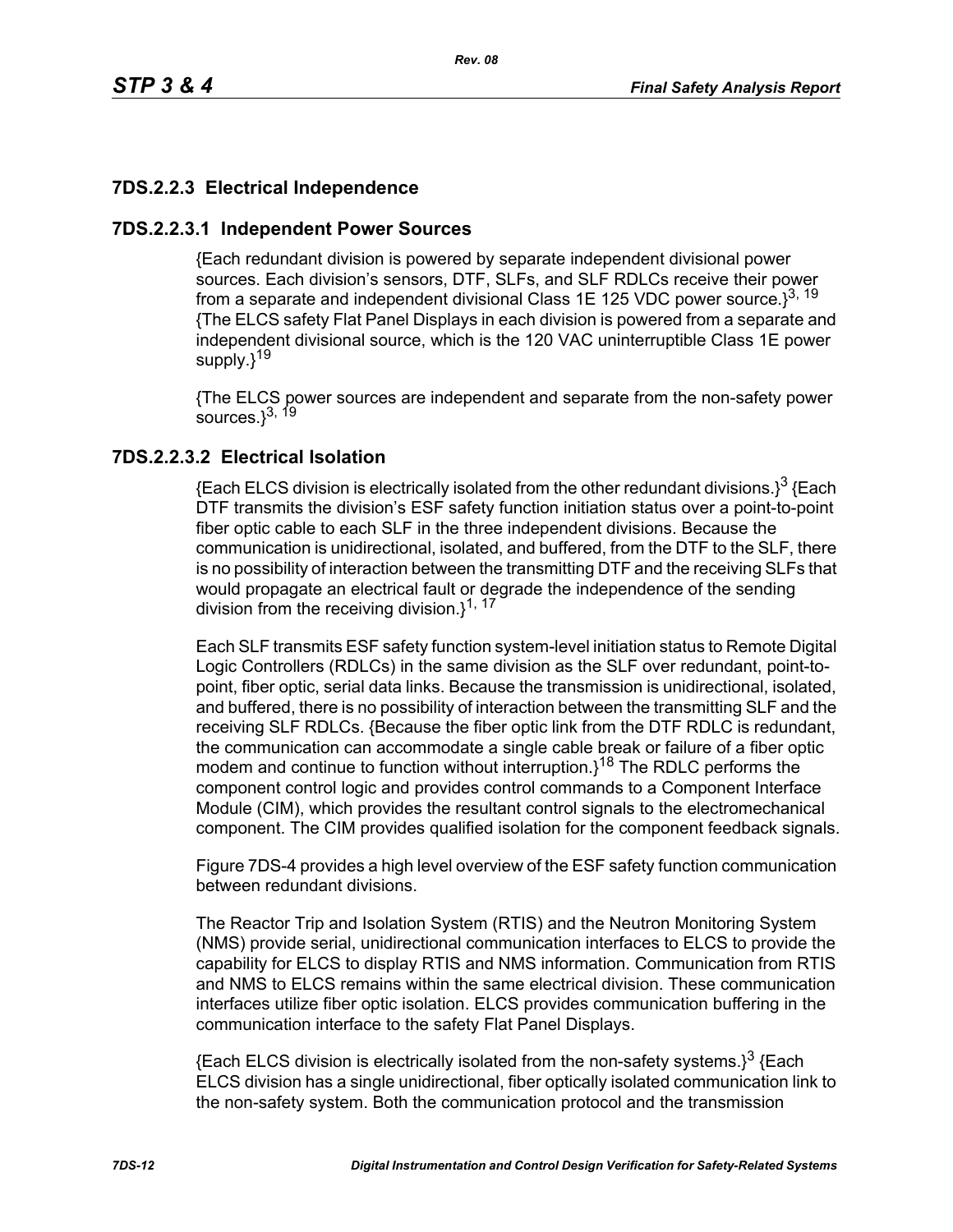interface are designed such that it is not possible for the non-safety system to send data to ELCS over this communication link. $1^{17}$ 

{Each external discrete signal that is hard wired to a division of ELCS is isolated by a qualified isolation device to assure that the independence of the ELCS division is maintained. The qualified isolation device is Class 1E ELCS equipment.}<sup>1, 3, 10, 15</sup>

These measures assure the electrical isolation and independence of each ELCS division.

# **7DS.2.2.4 Communications Independence**

There are three types of data communication utilized for ELCS. These types are:

- Unidirectional serial point-to-point fiber optic data link
- $\blacksquare$  Intra-division network
- Safety to Non-safety

### **7DS.2.2.4.1 Unidirectional Serial Point-to-Point Fiber Optic Isolated Data Links**

{The unidirectional serial point-to-point fiber optic isolated data link utilizes a deterministic protocol. $i^{16}$  Each transmission is unidirectional from the transmitting controller to the receiving controller. The communications occur in a predictable, cyclic sequence. The communication is buffered by the communication processor, which is separate from the application processor on both the sending and receiving end of the communication process. {The unidirectional nature of the communication process in conjunction with the buffering of the communication from the application processor and the electrical isolation complies with the independence requirements of IEEE 7.4.3-  $2.3^{7, 19}$ 

This type of communication link is utilized to communicate automatic and manual ESF safety function information. The link is utilized to communicate ESF safety function information within a division including:

- **DTF RDLC to DTF in the same division**
- DTF to SLFs in the same division
- SLEs to RDLCs in the same division

This type of communication link, using separate communication equipment, is also used between divisions from a division's DTF to the SLFs in the other divisions.

{This assures that there are no communication interactions that would affect the independence of the divisions. $1^{19}$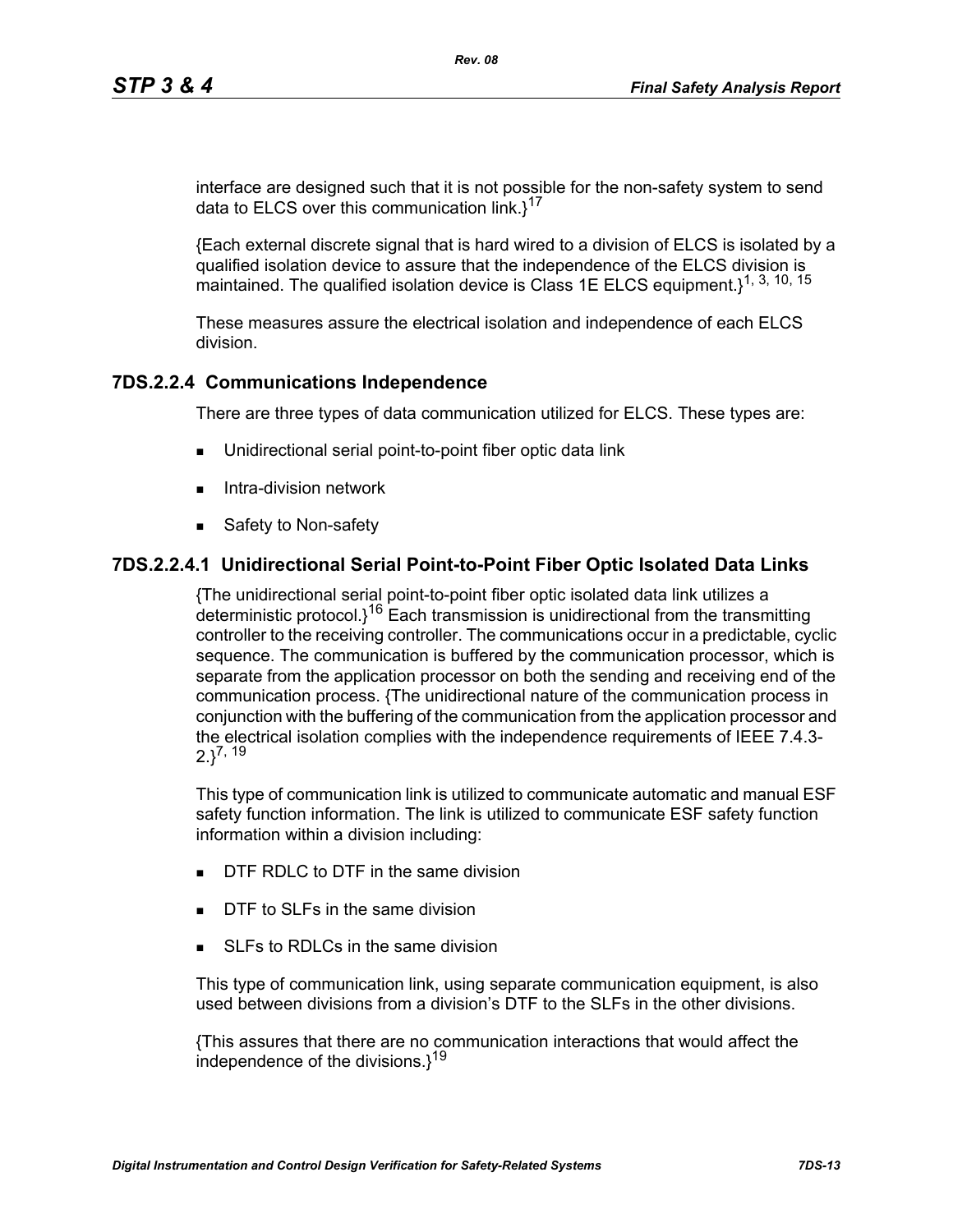### **Unidirectional Data Communications Functions for ELCS**

{Each division's DTF RDLC transmits converted sensor signals to the division's DTF. The DTF RDLC transmits the signal information to the DTF by redundant, isolated, unidirectional, point-to-point, serial data links. The links are isolated by fiber optic media. This communication is sent without requiring an acknowledgement from the receiving DTF.}<sup>1</sup>

The DTF receives the transmission and then determines the division's ESF safety function initiation status. The DTF then uses separate unidirectional, point-to-point, serial links to transmit the division ESF safety function initiation status as discrete data containing only the votes to initiate protective action, to each duplicate SLF in each division. These links are isolated by fiber optic media. Each of these SLFs receives an isolated unidirectional serial link from the DTF in each division. {The SLF utilizes the four sets of independent DTF ESF safety function initiation status data and determines if there is a coincidence of two initiation signals for a specific safety function. The SLF then transmits the system-level initiation status over a redundant, isolated, unidirectional serial link to the SLF RDLCs. The links are isolated by fiber optic media. The SLF RDLC receives the system-level initiation status and provides the appropriate component actuation control command to the Component Interface Module (CIM). $i^1$ 

#### **Component Interface Module (CIM)**

{The CIM is implemented with non-microprocessor technology. A CIM is assigned to each plant component controlled by ELCS. The CIM provides the hard wired interface to the component control circuit and receives the hard wired feedback signal from the component that provides component status information.

A CIM will receive input control commands from two SLF RDLCs for components where it is desired to reduce the probability of spurious actuation. For this case, the CIM performs 2-out-of-2 coincidence logic for the commands received from two SLF RDLCs. The capability exists to bypass an ESF output channel for maintenance or surveillance testing. When an ESF output channel is bypassed, the CIM reverts to a 1 out-1 logic that utilizes the output channel that is not bypassed.}1, 2, 4 For ESF functions that utilize a single SLF RDLC, the CIM uses 1-out-of-1 logic. The CIM communicates the component status feedback information to each SLF RDLC that provides output commands to it.

{The use of the communication methods described above for the ESF safety function automatic and manual initiation assures that the divisions are independent. $i^3$  Data independence is maintained by this communication method. The SLF is the only point where multiple sets of independent data are processed. {The SLF has a different receive port for each of the four independent DTF data sets. The SLF uses the independent discrete data sets in coincidence logic in a manner that assures that there is no interaction that would degrade the independence of the division. $1^{7, 15, 17}$  A description of the use of the independent data sets is provided in Subsection 7DS.2.3.3.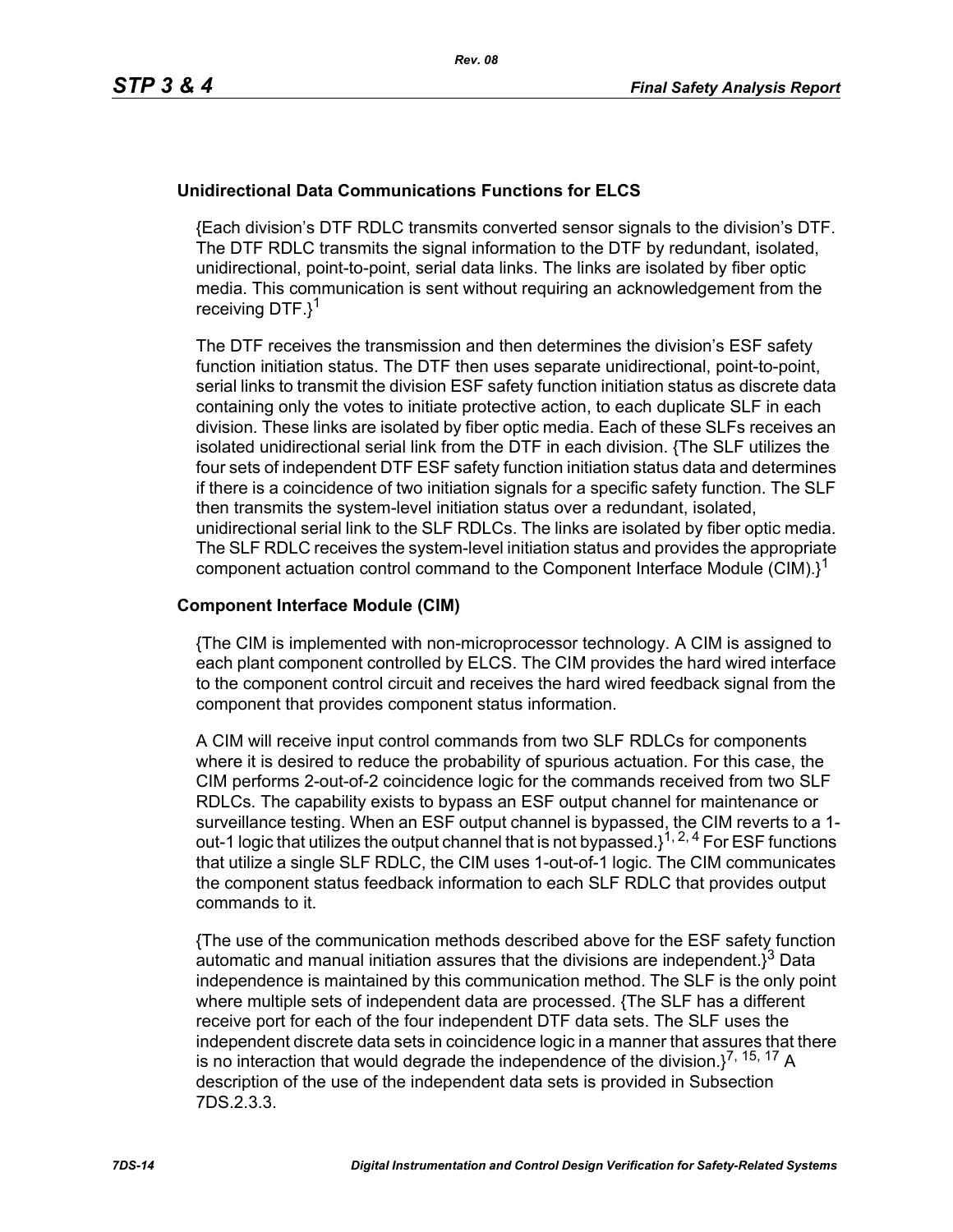*Rev. 08*

{Messages are sent and processed in a pre-determined format, with known lengths and data mapping within the messages. Any message that does not match the requirements provided in the communication protocol will be discarded. Only correctly formatted messages can be used. The predefined formatting and data redundancy within the message minimize the possibility of malformed messages from being used by the receiving Controller's application processor.<sup>1</sup>

The design of the controller utilized for communication assures that the Boolean data communicated for the ESF safety function status cannot be used as a controller instruction. Information on this topic is provided in Subsection 7DS.2.3.3.

### **7DS.2.2.4.2 Intra-division Network Communication**

{Each ELCS division includes an intra-division network for communication within the division. This network is separate from the ESF safety function communication. The intra-division network uses a deterministic protocol.}<sup>16</sup>

The intra-division network uses a communication interface module to buffer communication data from each application processor. The communication interface module receives data from the application processor in buffered memory and the communication interface module writes data to the buffered memory for the application processor to read. This assures that the application processor will perform deterministically, independent of the intra-division network status. The communication interface module performs the network communication function and diagnostics on the messages received. {The intra-division network utilizes redundant fiber optic isolating media between ELCS cabinets in separate locations such that the intra-division network can accommodate a single failure of a fiber optic modem or a single cable break and continue to function.<sup>7</sup>

The intra-division network provides the following functions:

- **Provides signal information and component status to the safety Flat Panel** Displays. The Flat Panel Displays are dedicated to a division. {There is no capability to transmit or receive information from an external division or non-safety system from a division's safety Main Control Room Flat Panel Displays.}<sup>17, 19</sup>
- {Provides the capability for operator soft control for selected division components by means of the plant operators' safety Flat Panel Displays in the Main Control Room. There is no functionality or communication capability that would allow a division's safety Flat Panel Display to control components in another division.}15, 18
- {Provides the capability to communicate self-diagnostic information for display and alarm in the Main Control Room. $1^{15}$
- **Provides the capability for maintenance display of detailed diagnostic information** and the capability to conduct surveillance testing at the Maintenance and Test Panel (MTP) installed in each division. {The MTP does not have the ability to control components in a division or communicate across divisions. $l^1$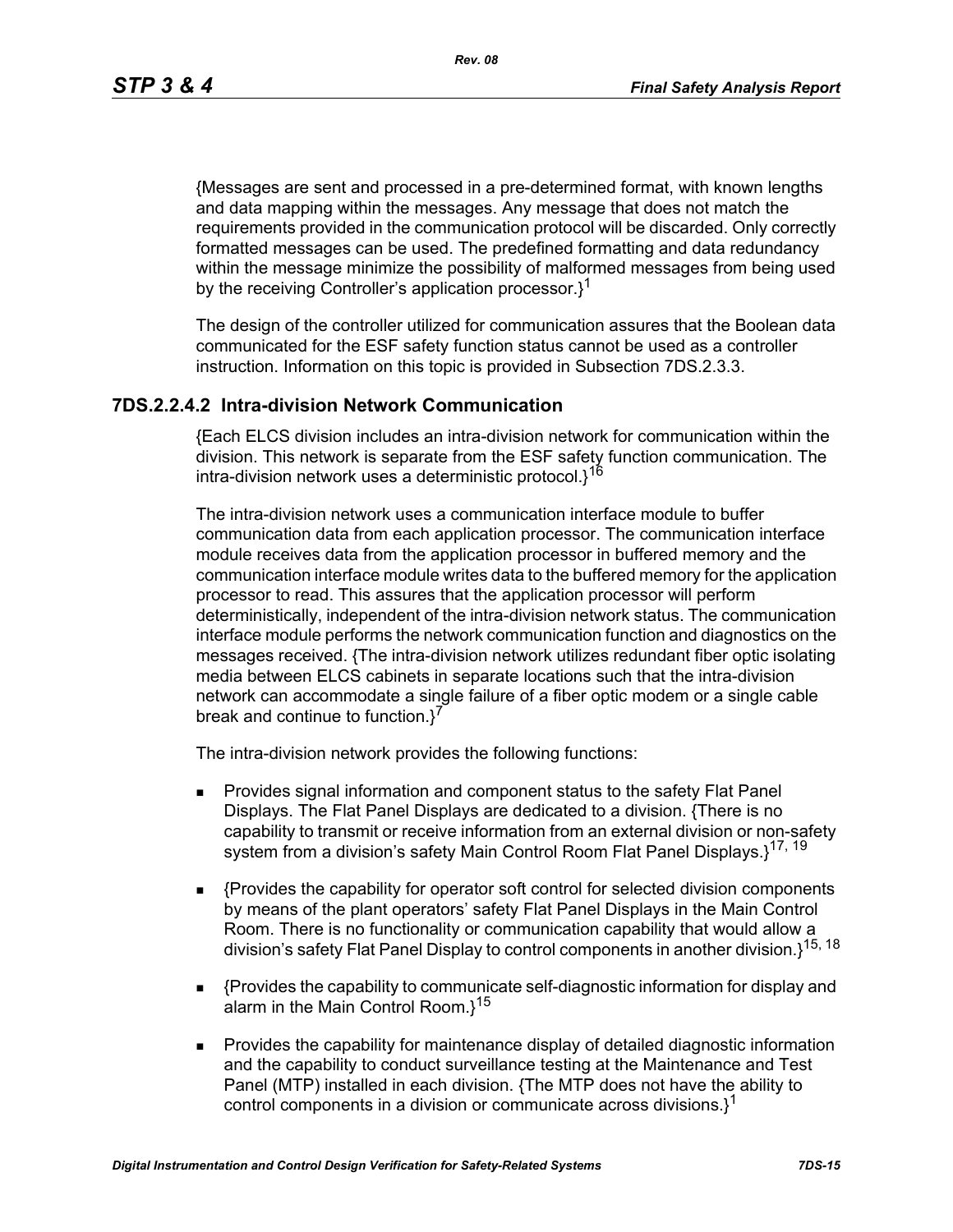*Rev. 08*

{The loss of the intra-division network will not affect the division's ability to perform the manual and automatic ESF safety function initiation and component actuation. The intra-division network does not extend beyond a division's boundary. The intra-division network has no interfaces with nonsafety-related systems. Therefore, the intra-division network adheres to the design principle of division independence.<sup>17, 19</sup>

# **7DS.2.2.4.3 Safety to Non-Safety Communication**

{Each independent ELCS division has a communications interface to the Plant Information and Control System (PICS). The ELCS Maintenance and Test Panel (MTP) provides buffered, unidirectional communications over a fiber optically isolated interface. The MTP buffers the data that is received from the intra-division network. The MTP utilizes a separate communication interface to transmit a subset of the buffered data to PICS. The MTP communication interface does not have the capability to read data. Data is transmitted without acknowledgement to the non-safety system.}<sup>15</sup>

### **7DS.2.3 Determinism**

### **7DS.2.3.1 Overview**

The response time requirements for ELCS are determined by the Safety Analysis for each ESF safety function. The ELCS response time must have a predictable and repeatable maximum value that meets the Safety Analysis requirements under all plant operational conditions determined by the STP 3 & 4 design bases.

If the response time is predictable and repeatable, then it is deterministic. The ELCS response time for all ESF safety functions is deterministic. {A formal timing analysis is developed to document the response time and meets the requirements of Clause 4.10 of IEEE-603. The analysis is validated by formal test. A report is generated to demonstrate the adequacy of this timing analysis. $3^9$ 

A description of the ELCS design features is provided in this section. These design features assure that the design is deterministic and that the response time meets the Safety Analysis requirements for each ESF safety function.

# **7DS.2.3.2 Signal Input**

The signal inputs represent the state of plant processes that indicate the need for an ESF safety function initiation. The sensor response time and the analog filtering of the signal determine the delay time before a signal level reaches the setpoint where an ESF safety function is required to be initiated. This delay time is included in the above timing analysis.

### **7DS.2.3.2.1 Signal Measurement**

The signal inputs are converted to internal digital values by the analog input modules and digital input modules. The data acquisition modules function independently from the controller application processor and contain buffered values that are available for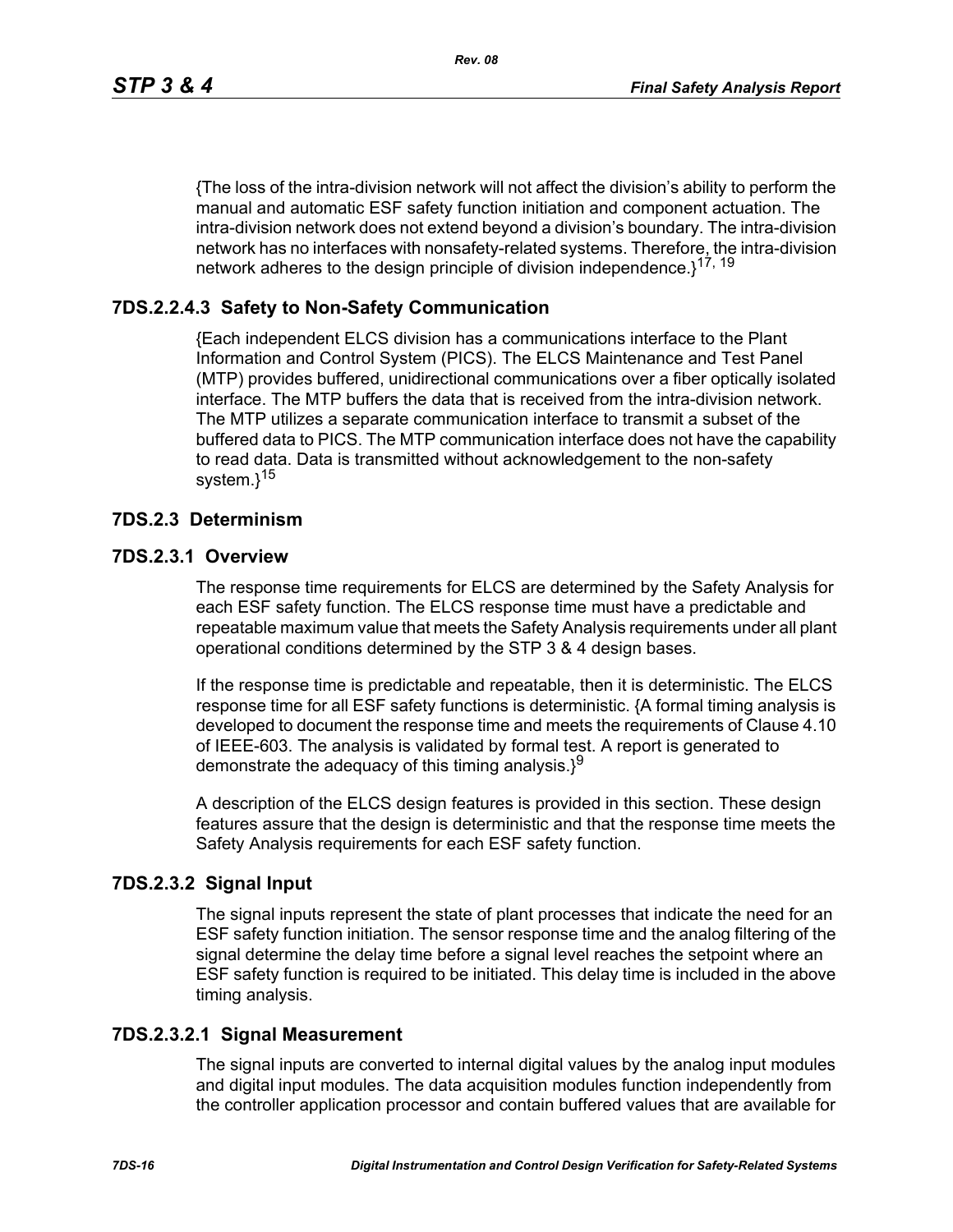the processor to read. The maximum delay time from signal measurement to the availability of the data to be read is included in the above timing analysis.

# **7DS.2.3.2.2 ELCS Controller Processing**

The ELCS controller consists of an application processor and a communication processor. The two controller processors are separate and each contains its own local memory. The two separate processors share a distinct portion of memory where the information is stored for unidirectional point-to-point serial links communication. Each separate datum has a unique shared memory location. The location of the data sent by the application processor is separate from the location where the data received from the communication processor is stored. The application processor is buffered from the communication processor by shared memory so that the application processor timing is not affected by communication with other controllers.

The application processor is also buffered from the intra-division network by different buffered memory for transfer to the intra-division network communications interface module.

#### **Communications Processor for Unidirectional Serial Communication**

ELCS is designed such that all information required for ESF safety function initiation is communicated every time the communication occurs. There is no data that is communicated by "exception."

The communications processor supports the deterministic performance of the unidirectional serial data link communications. The communication processor performs the following functions:

- Receives and buffers incoming data from each unidirectional serial link. Each unidirectional serial data message has a predetermined size that cannot exceed a predetermined maximum size.
- **Provides communication diagnostics on the incoming communication message**
- **Formats the incoming data and stores the data in predetermined locations in** memory that is shared by the application processor
- **Reads the outgoing communication data from the memory shared by the** application processor
- Formats the data into one outgoing message, including additional data for diagnostic purposes and provides a CRC data for the message.
- **Transmits the outgoing message**

The communications processor is designed to provide sufficient spare capacity such that there is a maximum fixed delay time to perform each function. The input communications are sent by a cyclic deterministic process from the transmitting processors. The output communications are initiated by the cyclic, deterministic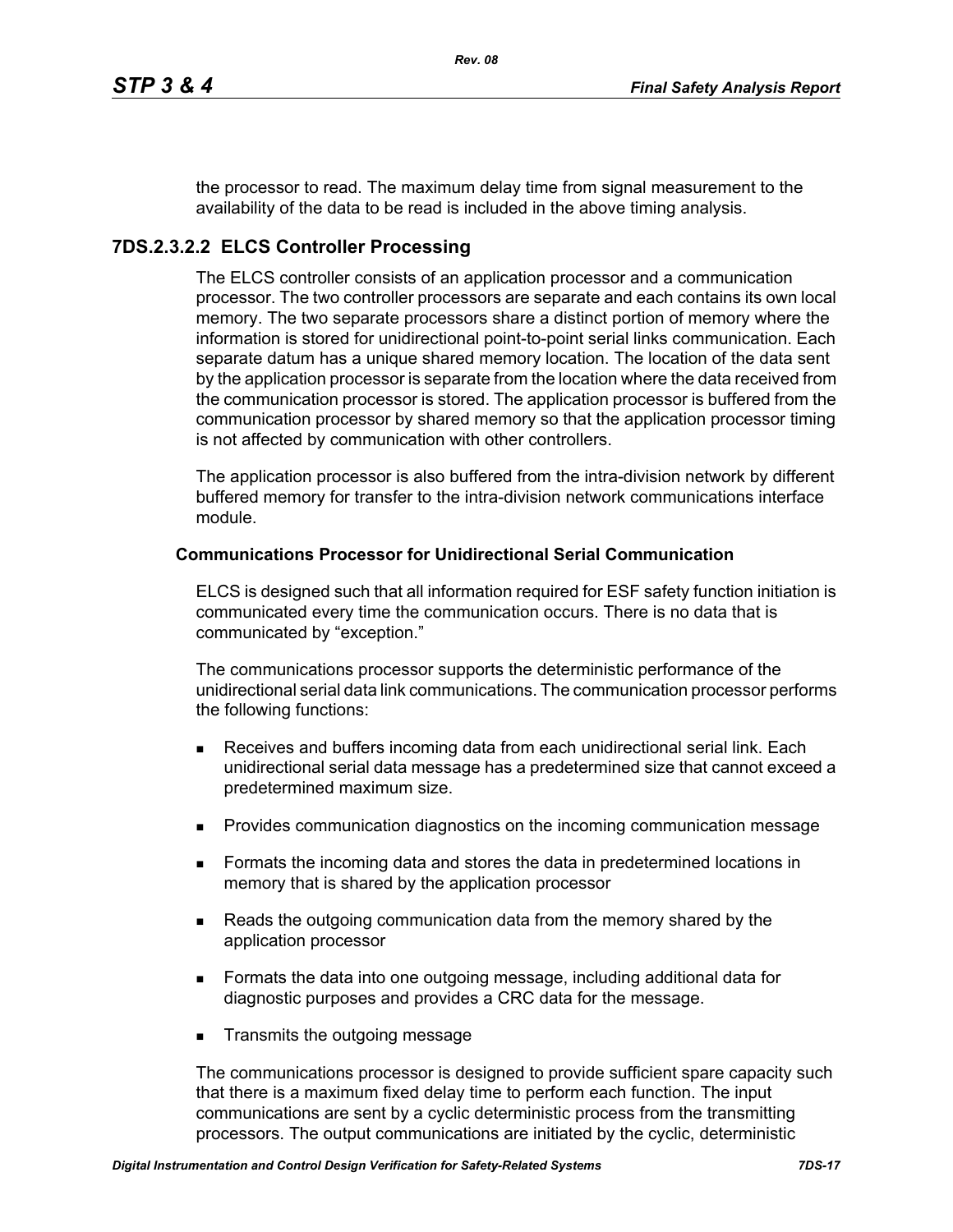application processor application software modules. Because the input data is cyclic and predictable and the output data is cyclic and predictable, the communications processor performs deterministically, within the requirements of the Safety Analysis.

The applications processor performs the following functions for an application software module:

- Reads the input signals from the data acquisition modules
- **Reads the unidirectional serial communication data from the memory shared by the** communications processor
- **Reads the communication data from the buffered memory for the communication** interface module for the intra-division network
- **Performs the ESF safety function algorithm calculations and logic**
- Writes output signals to discrete output data modules (if the applications process has output data modules)
- Writes the output data to shared memory in the communication processor for the unidirectional serial link
- **Writes the output data to buffered memory for transfer to the communications** interface module for the intra-division network

The time for each of these steps has a fixed maximum delay that can be determined based on the fixed amount of data input and data output and the maximum computation time for the calculations and logic. These delay times are used to determine the minimum cycle time for application software module scheduling. Additional time margin is added to the minimum cycle time to determine the design cycle time for the application software module execution.

The scheduling of the execution of the application software modules is based on an internal clock with a precision interval timer. The scheduling is fixed by the design. There are no application processor interrupts that are driven by external process signals.

The scheduling of an application software module in an application processor is designed with sufficient margin to allow the program to execute at its predetermined frequency, with sufficient additional time available to assure the internal selfdiagnostics have sufficient time to execute. The required time margin is a fixed value that is predetermined. The application processor has a self diagnostic that monitors the execution of the application software modules.

The response time analysis assumes that the input information that would result in an ESF safety function output occurs just after the program is scheduled for execution. This results in a maximum delay time that is equal to the amount of time before the application software module is scheduled to execute again, plus the time that the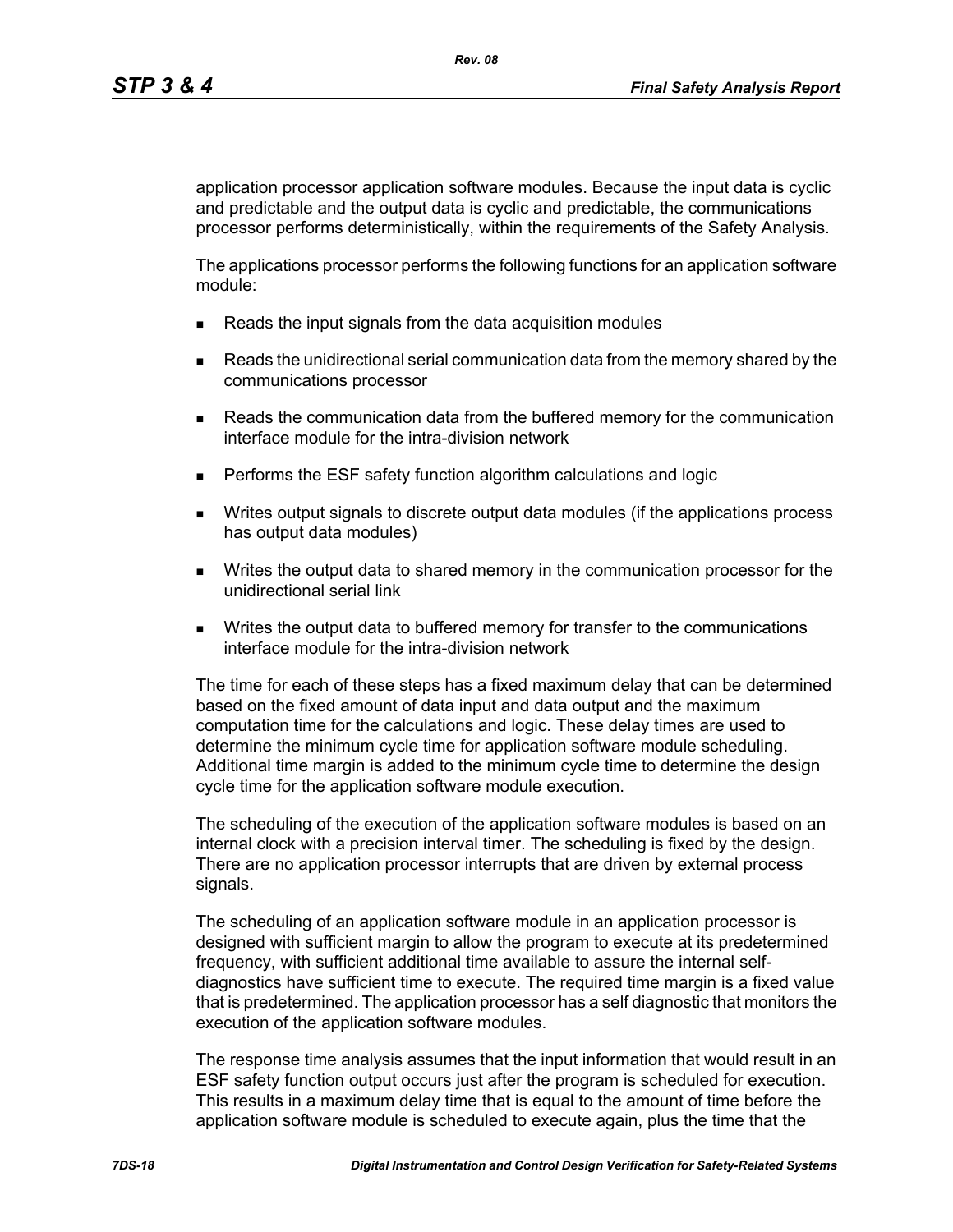program takes to execute and provide its output results. This amount of time is used as the maximum delay time in the above timing analysis.

The overall response time for an ESF safety function includes the delay time for each element in the processing chain from the sensor to the component actuation. This chain of events includes:

- (1) Sensor and signal processing delay to the DTF RDLC data acquisition
- (2) Signal data acquisition delay
- (3) Application software execution delay as calculated above for the DTF RDLC
- (4) Communications delay for the unidirectional serial link from the DTF RDLC communications processor to the DTF communications processor
- (5) Communications delay from the DTF communications processor to the DTF applications processor and the parallel delay for DTF local data acquisition
- (6) DTF application software module execution delay, which is calculated as described above
- (7) Communications delay for the unidirectional serial link from the DTF communications processor to the SLF communications processor
- (8) Communications delay from the SLF communications processor to the SLF applications processor and the parallel delay for SLF local data acquisition
- (9) SLF application software module execution delay, which is calculated as described above
- (10) Communications delay for the unidirectional serial link from the SLF communications processor to the SLF RDLC communications processor
- (11) Communications delay from the SLF RDLC communications processor to the SLF RDLC applications processor and the parallel delay for SLF RDLC local data acquisition
- (12) SLF RDLC application software module execution delay, which is calculated as described above
- (13) Communications delay for the unidirectional serial link from the SLF RDLC communications processor to the CIM
- (14) Processing delay of the CIM
- (15) Time required for the actuated electromechanical component to achieve its predefined actuation state or condition.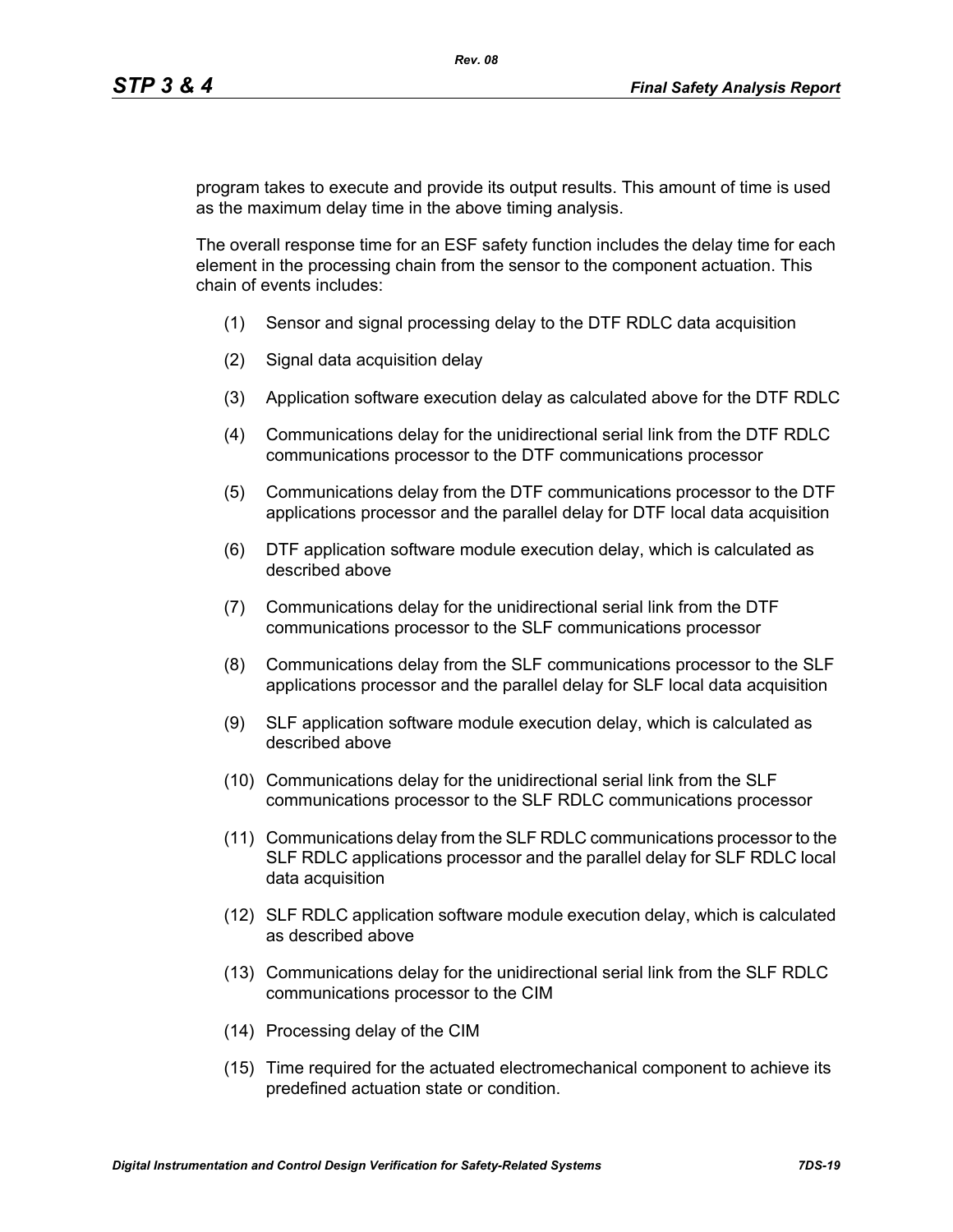{Each step in the process is predictable and repeatable. This is the time response that is designed to meet the Safety Analysis requirements. $3^{16}$ 

{The timing described above assumes that the signals that require an ESF safety function response occur just after the programs are scheduled to execute. A best case analysis is also determined to establish the shortest response time that could occur if the signal value reached the ESF safety function initiation setpoint earlier. The two response times that are determined in the response time analysis are used to set the criteria for the response time validation test. A report is generated to demonstrate the adequacy of the response time analysis. $1^{2, 6, 7, 9, 10}$ 

The timing analysis is performed as required by the NRC in the Plant Specific Action Items described in the Safety Evaluation report for the Common Q Topical Report, WCAP-16097-P-A. This topical report provides additional information on the deterministic performance of safety systems based on use of the Common Q platform.

### **7DS.2.3.3 Inter-division Communications**

{Each division's DTF communicates its ESF safety function actuation status to redundant SLFs in its own division and to each of the redundant SLFs in other redundant divisions over point-to-point, unidirectional serial communications data links. Each data link uses fiber optic cable to provide the required electrical isolation between divisions.}<sup>1</sup>

{Each division receives a point-to-point serial data link from four redundant DTFs. The data that is transmitted by each DTF is a Boolean number where each bit in the number defines the DTF initiation status of an ESF safety function. The complete Boolean number contains the complete set of bits for all the ESF safety functions. The SLF communications processor performs a cyclic redundancy check and data redundancy check on the message. A message that passes these self-diagnostics is stored in the predetermined memory locations shared by the application processor. If the selfdiagnostics detects a problem with the message, the communication processor sets an error status bit. When the error status bit is set, the application processor uses a predefined value based on the desired failure state. When the message passes the self-diagnostics, the application processor uses the data to perform Boolean logic operations to determine if two or more of the redundant logical data sets include a coincidence of two states that require a system-level initiation of one or more of the ESF system-level safety function initiations. $1^1$ 

There are six coincidence logic sets: (1) DTF A and DTF B, (2) DTF A and DTF C, (3) DTF A and DTF D, (4) DTF B and DTF C, (5) DTF B and DTF D, and (6) DTF C and DTF D.

A single corrupted set of DTF data would only affect the accuracy of three of the six coincidence logic calculations, leaving three valid coincidence logic sets that would provide a valid system-level initiation when required. Even if one of the divisions was in division of sensor bypass, there would still be a valid calculation that would result in a valid system-level initiation when required.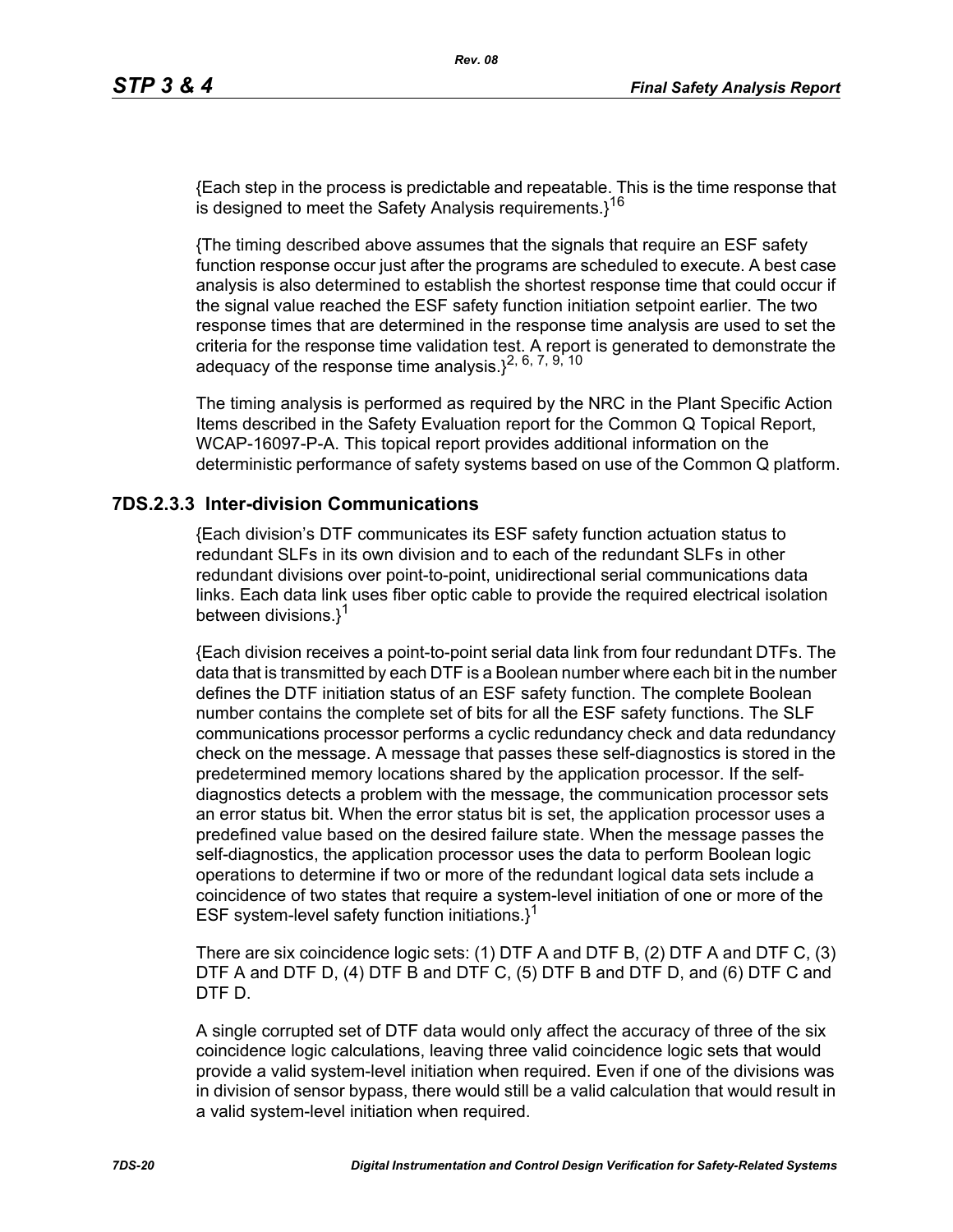*Rev. 08*

Because the calculations are Boolean logic, the use of a single set of corrupted DTF data in the calculation would only produce an inaccurate result for the calculations that use the corrupted data. This will not prevent the valid data from initiating a valid ESF safety function when required.

If a single SLF failure occurs that results in no initiation output when an initiation is required, then the CIM logic for this case would prevent the ESF safety function initiation in the division that experienced the failure. The redundant set of SLFs in a redundant division would then initiate the system-level ESF safety function initiation, satisfying the single failure criterion by division redundancy.

### **7DS.2.3.4 Intra-division Communications**

The intra-division network is utilized to:

- Communicate signal and component status information to the divisional safety Flat Panel Displays in the Main Control Room and the divisional Maintenance and Test Panel
- **Provide the capability for the plant operators to utilize the Main Control Room Flat** Panel Displays to control individual components in that division
- **Provide the capability for maintenance and surveillance testing from the divisional** safety Flat Panel Display at the Maintenance and Test Panel (MTP)

The intra-division network utilizes a communication interface module in the controller chassis. The communication interface module uses buffered memory for each controller chassis on the network to send or receive intra-division network information. The application processor writes the information it needs to transmit on the intradivision network to the buffered memory, and the communication interface module handles the transmission. The intra-division network utilizes redundant fiber optic modems and fiber optic cable for all external connections from one ELCS cabinet to another ELCS cabinet in a different location. The intra-division network utilizes a bus master that controls the network communication to assure that it is deterministic. If the bus master fails, network control automatically passes to the back-up bus master. The bus master and the intra-division communication interface modules provide selfdiagnostics to assure that failures are annunciated.

{A timing analysis is performed for the intra-division network to verify meeting the response time requirements for the intra-division network, which were derived from human factors engineering (HFE) considerations. $1^{1, 2}$  This timing analysis is required by the NRC's SER for the Common Q Topical Report.

### **7DS.2.3.5 Self-Diagnostics for Deterministic Performance**

### **7DS.2.3.5.1 Controller**

{The applications processor and communications processor in a controller are monitored by a watchdog timer. If the cyclic processing is disturbed by a failure, the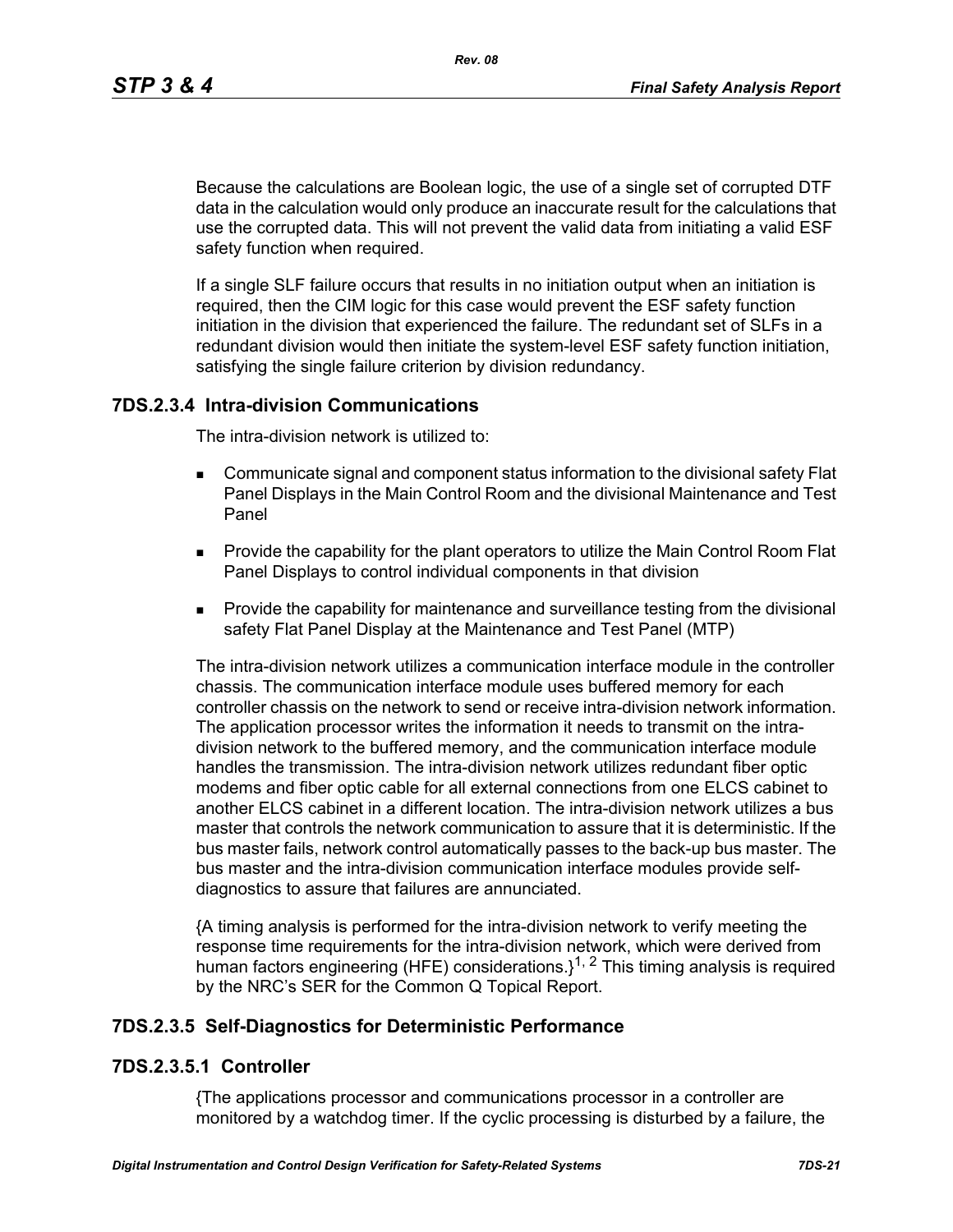watchdog timer will time-out and cause an annunciation. $3^1$  In general, each controller has a redundant counterpart that monitors the controller's watchdog timer to alarm this condition.

# **7DS.2.3.5.2 Unidirectional Serial Communications**

The receiving Controller for each unidirectional message monitors the cyclic operation of the communication transmission. {If a new message is not received within a predetermined time interval, the receiver will cause an alarm indicating that the unidirectional serial link has failed and set the value of the message from the failed link to a predetermined value. The receiver also performs a number of diagnostic checks on the transmitted message. If the diagnostic detects a problem with the message, it will set an error status bit. When the error status bit is set, the application processor will use a predefined value based on the predetermined failure state and will alarm the condition.}<sup>18</sup>

# **7DS.2.3.5.3 Intra-division Network Communications**

The bus master monitors the deterministic operation of the network. {Each communication interface module provides diagnostic checks on received messages. The communication interface module will flag bad data so that the application processor can process it in a predetermined manner.}<sup>18</sup>

### **7DS.2.3.6 Summary of Determinism**

The ELCS design features and self-diagnostics assure that the ELCS will perform in a deterministic manner. {Timing analyses are performed to document the deterministic performance. Validation testing is performed to verify that ELCS meets the required response time for ESF safety function actuation. Validation testing is also performed to verify that HFE response time requirements are met. Reports are generated as previously discussed above in this section to demonstrate the adequacy of timing analyses and testing.}<sup>16</sup>

# **7DS.2.4 Diversity**

# **7DS.2.4.1 Platform Diversity**

The ELCS platform is diverse from the equipment that implements the RTIS and NMS. ELCS utilizes a microprocessor-based controller, proprietary protocol for the unidirectional serial communications utilized for the ESF safety functions, and a different proprietary protocol for the intra-division network. The RTIS and NMS utilize FPGA technology and communications protocols that are different from those used by ELCS.

ELCS is also diverse from the non-safety platforms used for NSSS and BOP control and display. ELCS utilizes a different microprocessor and communications protocols.

{ELCS is diverse from the equipment required to mitigate an ELCS failure, as described in Tier 1 Section 3.4C and Tier 2 Appendix  $7C$ . $3^{14}$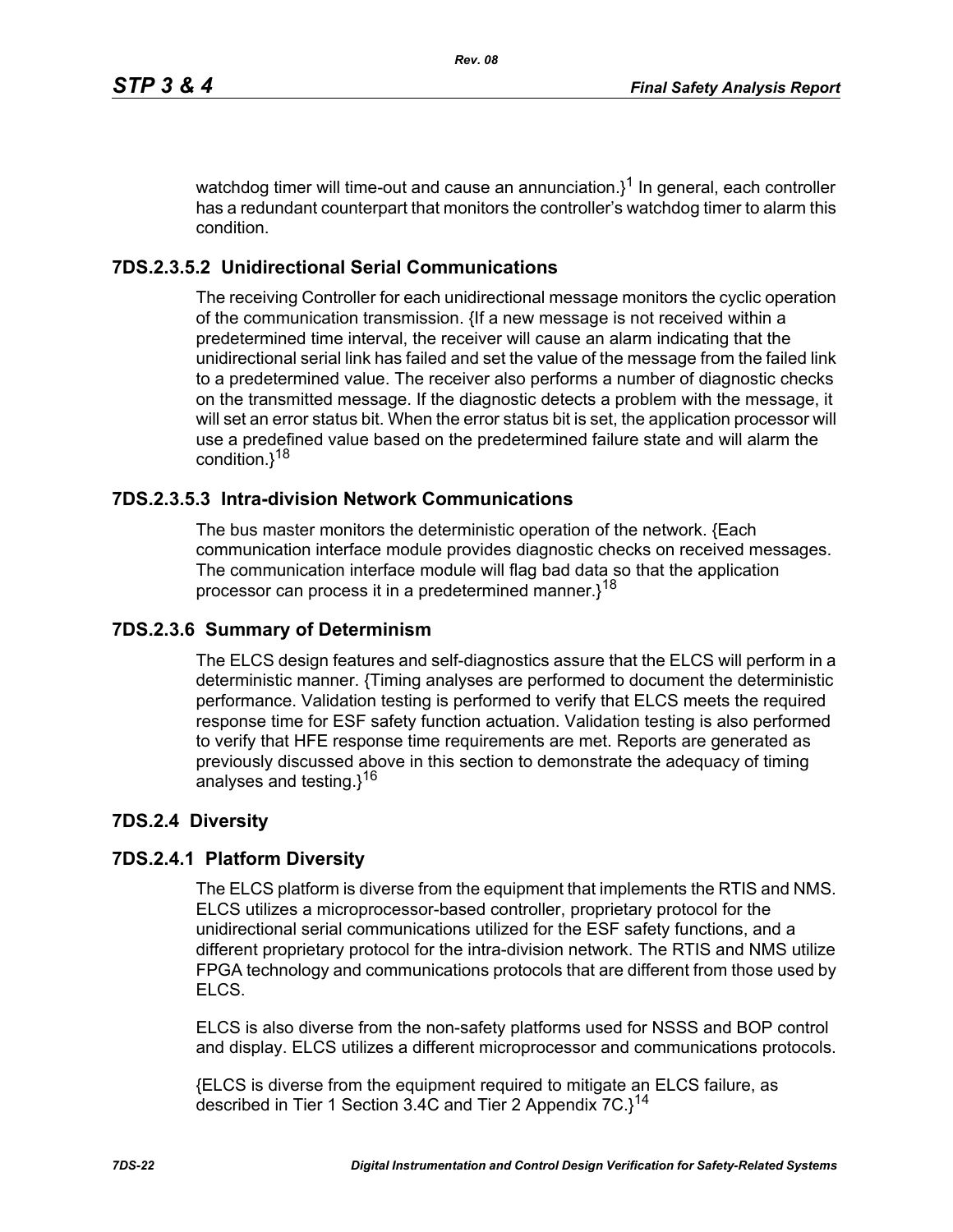# **7DS.2.4.2 Functional Diversity by Functional Segmentation of SLFs**

ELCS is designed with functional segmentation of sets of ESF safety functions. The different sets of ESF safety functions are assigned to different SLFs in each division.

## **7DS.2.5 Simplicity**

### **7DS.2.5.1 Simplicity of Communications**

ELCS uses unidirectional point-to-point data links to communicate automatic and manual ESF safety function initiation information. The use of this method of communication is easily implemented and analyzed to assure deterministic performance.

### **7DS.2.5.2 Minimization of Communication Between Safety Divisions**

ELCS utilizes digital communication between divisions only for the coincidence logic voting function. This simplifies the communication design and simplifies the analysis and validation testing necessary to demonstrate independence.

### **7DS.2.5.3 Separation of Protection and Control**

ELCS does not include non-safety system digital communication control of safety components with priority modules. ELCS control functions originate within each independent division, including dedicated Safety Flat Panel Displays in the Main Control Room.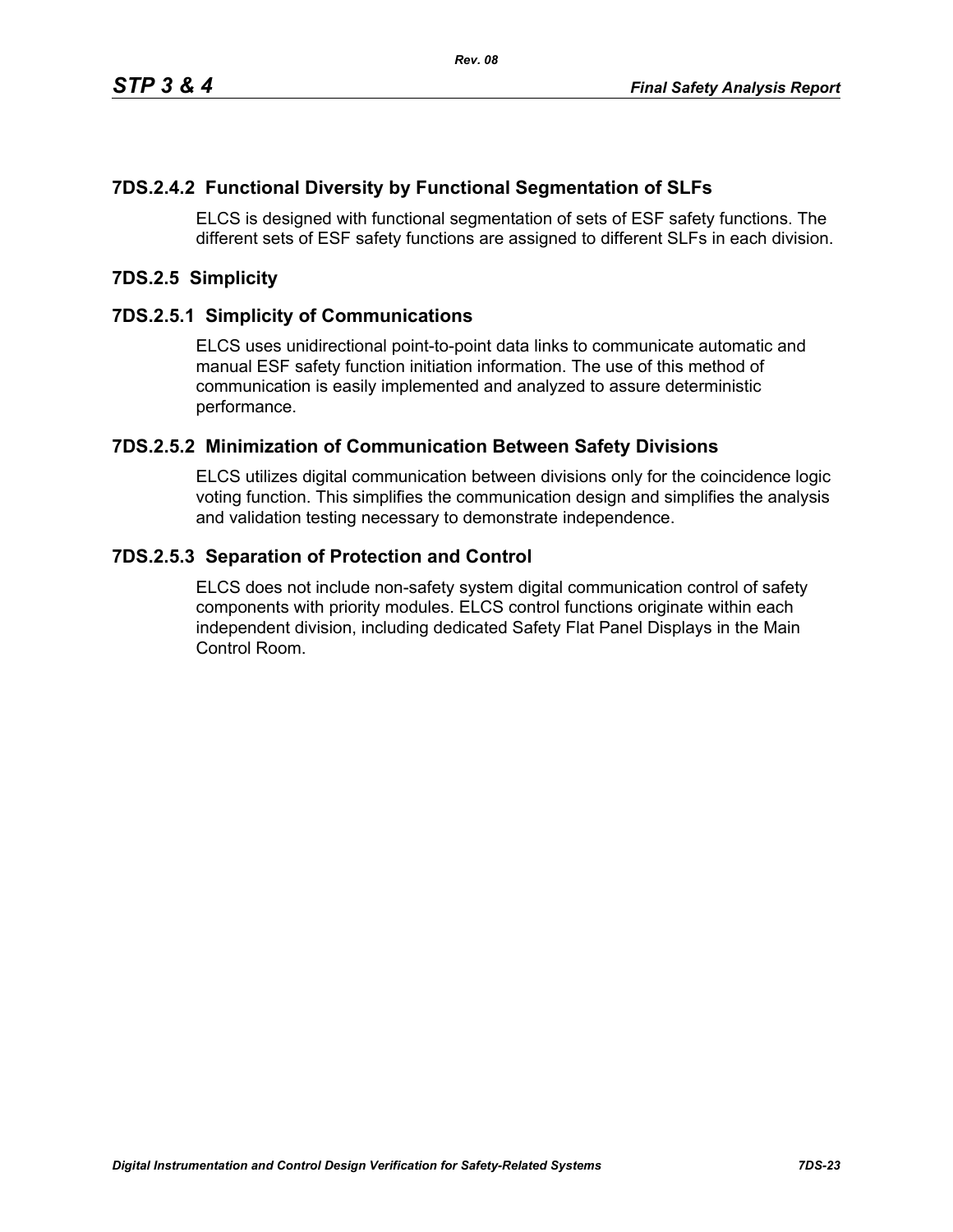| <b>DAC/ITAAC Verification</b>      | <b>Note</b>    | <b>Appendix 7DS RTIS/NMS</b><br><b>Subsection Reference*</b> | <b>Appendix 7DS ELCS</b><br><b>Subsection Reference*</b>             |
|------------------------------------|----------------|--------------------------------------------------------------|----------------------------------------------------------------------|
| Tier 1, Table 3.4, ITAAC No. 1     | $\mathbf{1}$   | 1.1.1                                                        | 2.1; 2.2; 2.2.1; 2.2.3.2; 2.2.4.1;<br>2.2.4.2; 2.3.3; 2.3.4; 2.3.5.1 |
| Tier 1, Table 3.4, ITAAC No. 2     | $\overline{2}$ | 1.1.1                                                        | 2.1; 2.2; 2.2.4.1; 2.3.2.2; 2.3.4                                    |
| Tier 1, Table 3.4, ITAAC No. 3     | 3              | 1.1.3; 1.2.1                                                 | 2.1; 2.2.1; 2.2.2; 2.2.3.1;<br>2.2.3.2; 2.2.4.1                      |
| Tier 1, Table 3.4, ITAAC No. 4     | 4              | 1.1.1                                                        | 2.1; 2.2.4.1                                                         |
| Tier 1, Table 3.4, DAC No. 8       | 5              | Coverage in Notes 7, 8, and 10                               | 2.2                                                                  |
| Tier 1, Table 3.4, DAC No. 8b & 11 | 6              | $\ddagger$                                                   | 2.3.2.2                                                              |
| Tier 1, Table 3.4, DAC No. 8e & 11 | $\overline{7}$ | 1.2.2.1; 1.3                                                 | 2.2.4.1; 2.2.4.2; 2.3.2.2                                            |
| Tier 1, Table 3.4, DAC No. 8g & 11 | 8              | 1.3                                                          | 2.2                                                                  |
| Tier 1, Table 3.4, DAC No. 8h & 11 | 9              | $\ddagger$                                                   | 2.3.1; 2.3.2.2                                                       |
| Tier 1, Table 3.4, DAC No. 8i & 11 | 10             | 1.3                                                          | 2.2.1; 2.2.3.2; 2.3.2.2                                              |
| Tier 1, Table 3.4, DAC No. 9       | 11             | $\ddagger$                                                   | 2.2                                                                  |
| Tier 1, Table 3.4, DAC No. 10      | 12             | $\ddagger$                                                   | 2.2                                                                  |
| Tier 1, Table 3.4, DAC No. 11      | 13             | Coverage in Notes 7, 8, and 10                               | 2.2                                                                  |
| Tier 1, Table 3.4, ITAAC No. 16    | 14             | 1.4                                                          | 2.4.1                                                                |
| Tier 1, Table 2.7.5, ITAAC No. 1   | 15             | 1.2.2.1; 1.2.2.2                                             | 2.2.1; 2.2.3.2; 2.2.4.1; 2.2.4.2;<br>2.2.4.3                         |
| Tier 1, Table 2.7.5, ITAAC No. 2   | 16             | 1.3                                                          | 2.2.4.1; 2.2.4.2; 2.3.2.2; 2.3.6                                     |
| Tier 1, Table 2.7.5, ITAAC No. 3   | 17             | 1.2.2; 1.2.2.1; 1.2.2.2                                      | 2.2.1; 2.2.3.2; 2.2.4.1; 2.2.4.2                                     |
| Tier 1, Table 2.7.5, ITAAC No. 4   | 18             | 1.3                                                          | 2.2.3.2; 2.2.4.2; 2.3.5.2; 2.3.5.3                                   |
| Tier 1, Table 2.7.5, ITAAC No. 6   | 19             | $\ddagger$                                                   | 2.2.3.1; 2.2.4.1; 2.2.4.2                                            |
| Tier 1, Table 2.2.5, ITAAC No. 1   | 20             | 1.1.2; 1.2.2.2                                               | $\ddagger$                                                           |
| Tier 1, Table 2.2.5, ITAAC No. 4   | 21             | 1.1.3; 1.2.1                                                 | $\ddagger$                                                           |
| Tier 1, Table 2.2.5, ITAAC No. 8   | 22             | 1.1.2                                                        | $^\dagger$                                                           |
| Tier 1, Table 2.2.5, ITAAC No. 9   | 23             | 1.1.2                                                        | $^\dagger$                                                           |
| Tier 1, Table 2.2.7, ITAAC No. 1   | 24             | 1.1.1; 1.2.2.1                                               | $\ddagger$                                                           |
| Tier 1, Table 2.2.7, ITAAC No. 7   | 25             | 1.1.3; 1.2.1                                                 | $\dagger$                                                            |
| Tier 1, Table 2.4.3, ITAAC No. 1   | 26             | 1.1.1; 1.2.2.1                                               | $^\dagger$                                                           |

# **Table 7DS-1 Cross Reference of the Tier 1 DAC/ITAAC Required for DI&C Verification**

*Rev. 08*

\* All Subsections are preceded by 7DS.

† A particular DAC or ITAAC is not applicable to a system or no verification statements in Appendix 7DS are relevant.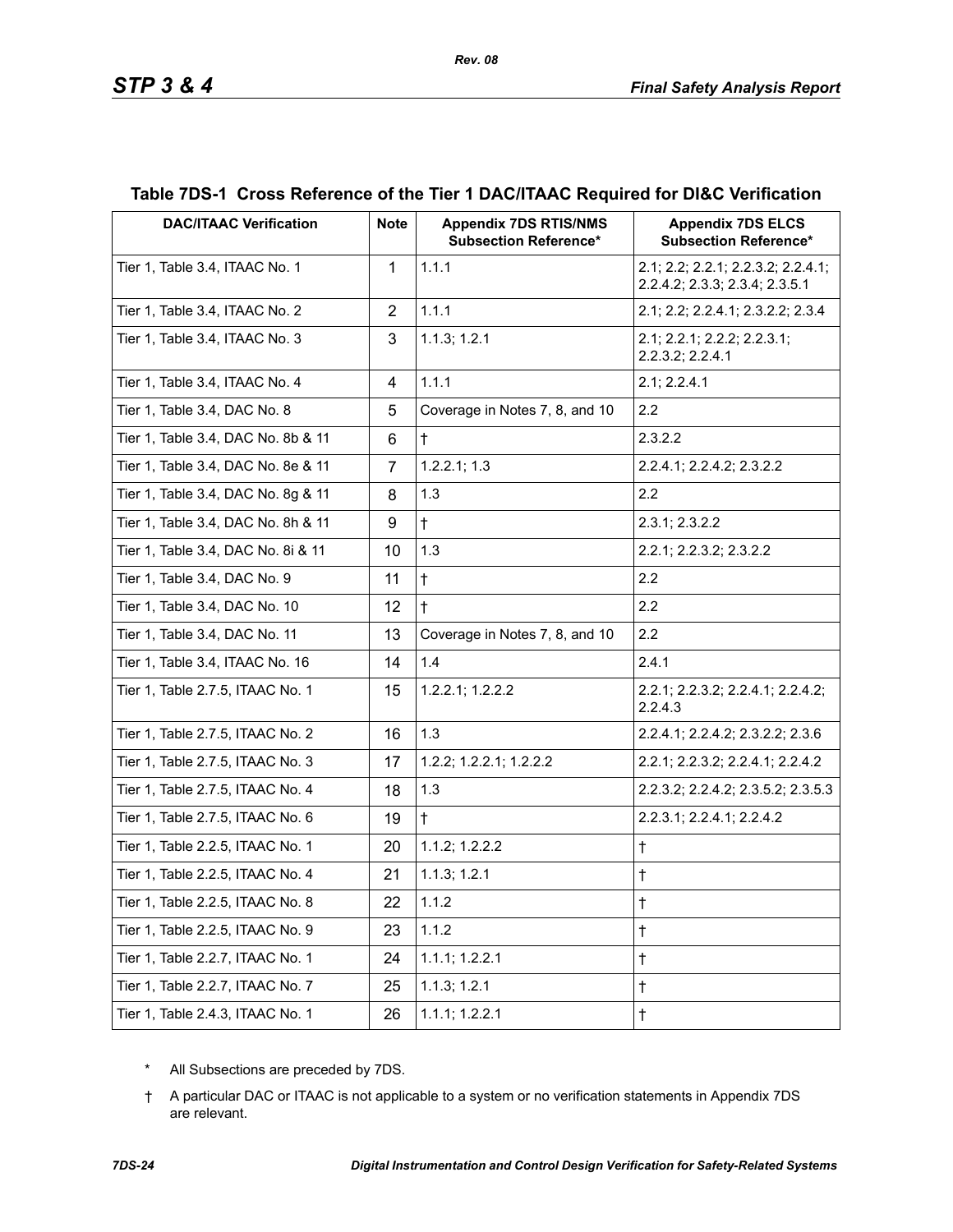

### **Figure 7DS-1 RTIS Divisional Simplified Block Diagram**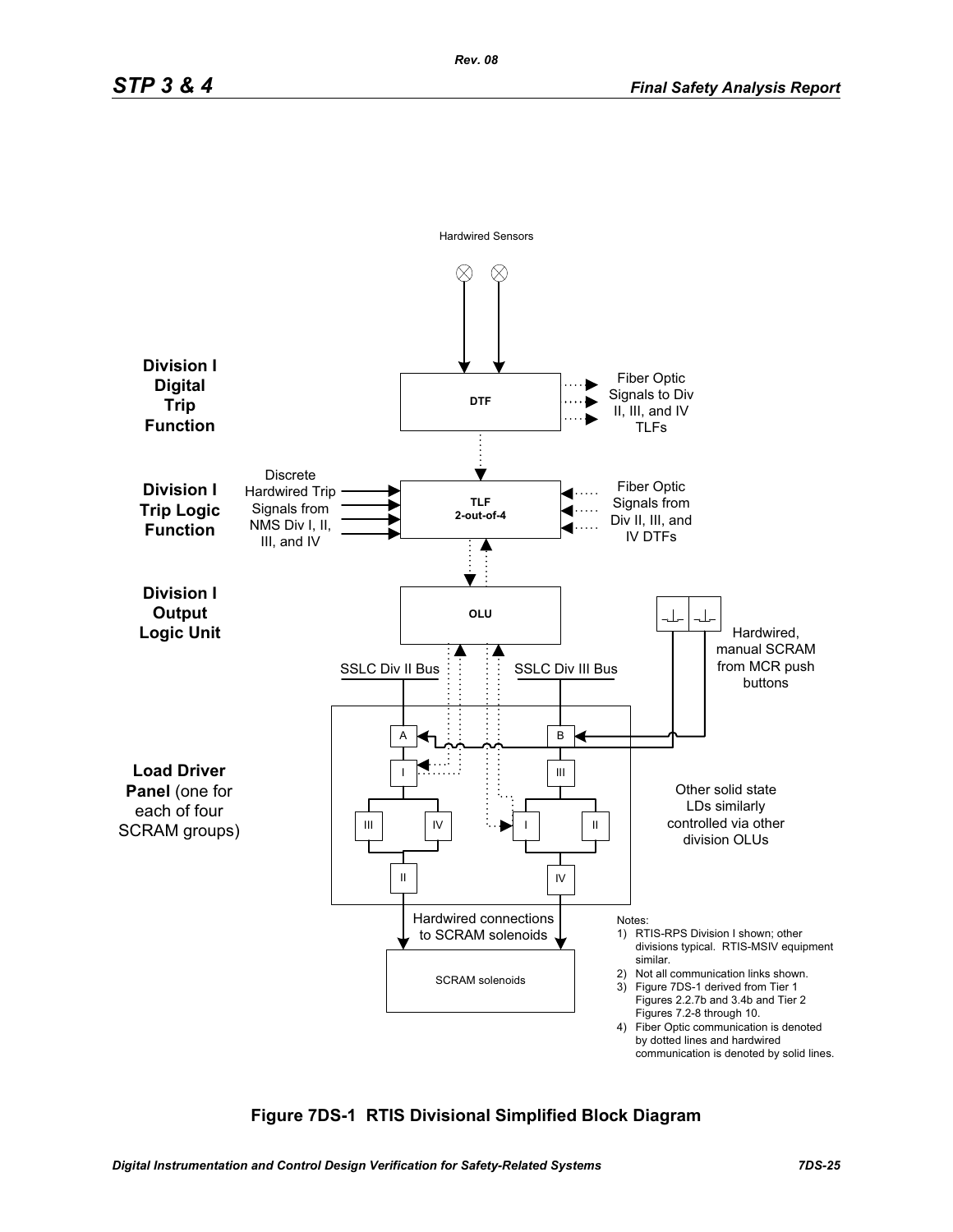

- 
- 2) Not all communication links shown.
- 3) Figure 7DS-2 derived from Tier 1 Figures 2.2.7b and 3.4b and Tier 2 Figures 7.2-9 and 10. 4) Scram solenoids not shown. Hardwired connections to Scram solenoids.
- 5) Fiber Optic communication is denoted by dotted lines and hardwired communication is denoted by solid lines.

**Table 7DS-2 RTIS Inter-division Communication Simplified Block Diagram**

*Rev. 08*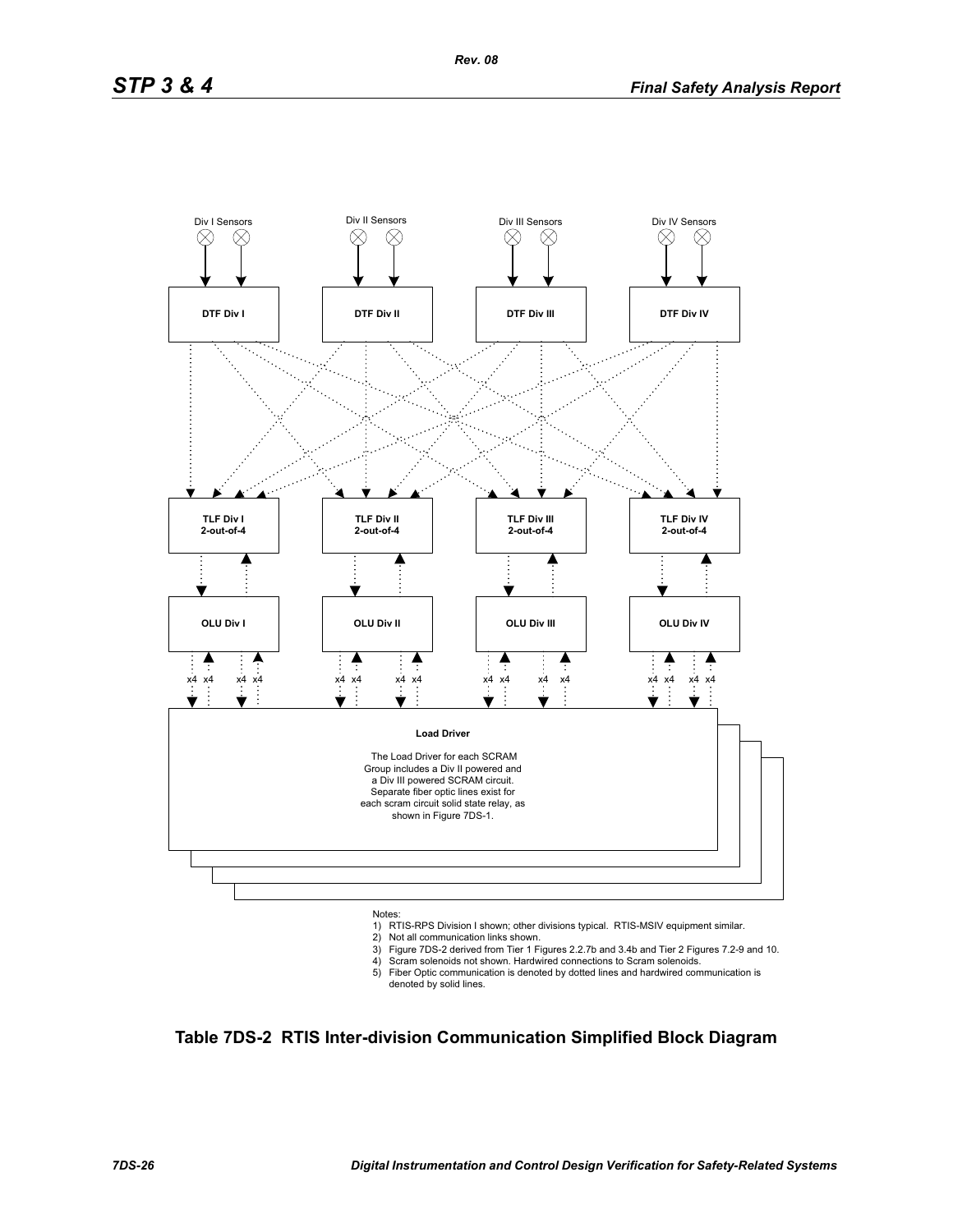

**Table 7DS-3 ELCS Single Division Simplified Block Diagram**